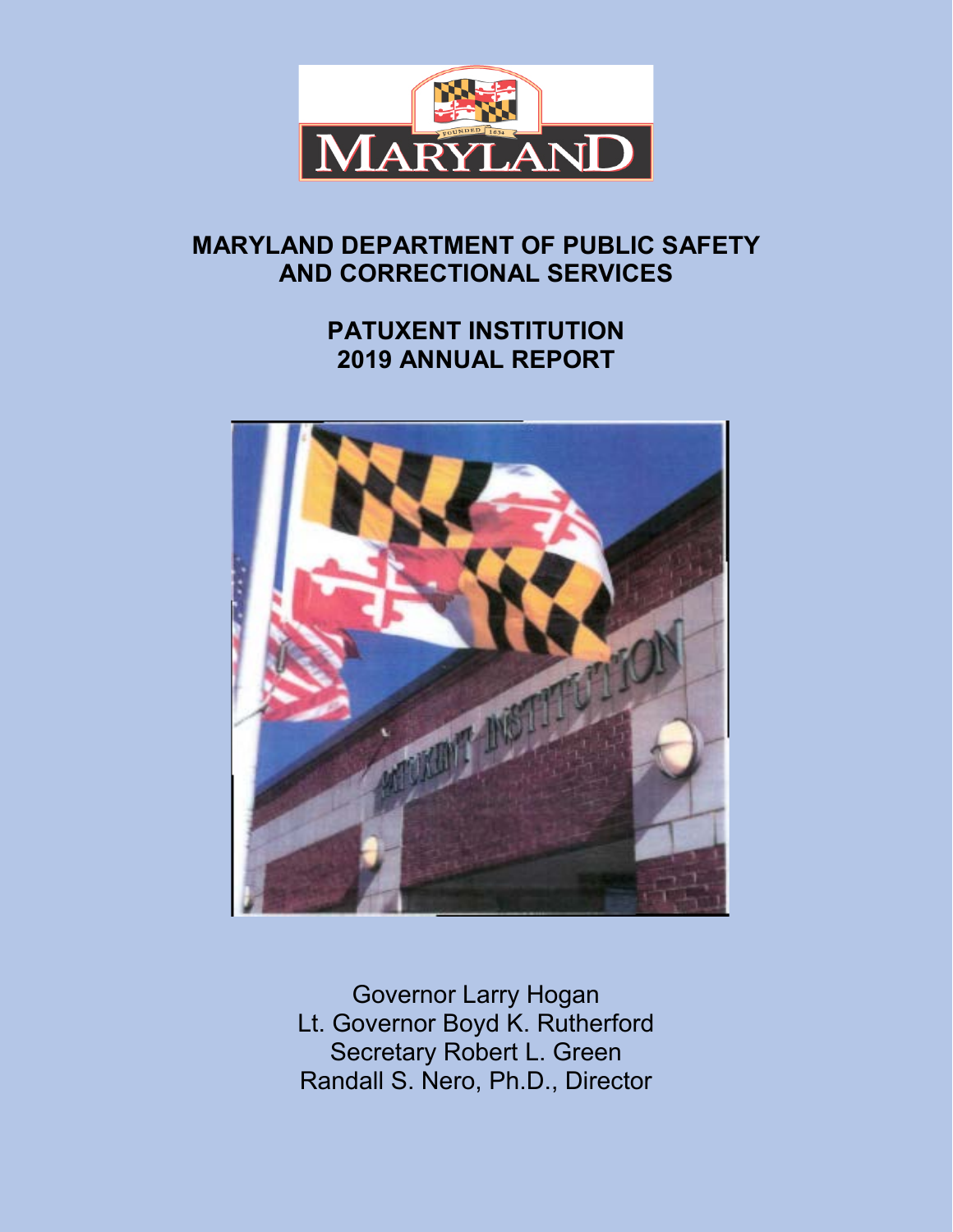

### **Department of Public Safety and Correctional Services**

#### **Office of the Secretary**

300 East Joppa Road • Suite 1000 • Towson, Maryland 21286-3020 (410) 339-5000 • FAX (410) 339-4240 • TOLL FREE (877) 379-8636 • V/TTY (800) 735-2258 [• www.dpscs.maryland.gov](http://www.dpscs.maryland.gov/)

STATE OF MARYLAND

LARRY HOGAN GOVERNOR

BOYD K. RUTHERFORD **LT. GOVERNOR** 

The Honorable Lawrence J. Hogan Governor of the State of Maryland State House 100 State Circle Annapolis, Maryland 21401-1991 ROBERT L. GREEN **SECRETARY** RACHEL SESSA CHIEF OF STAFF CHRISTOPHER **McCULLY** DEPUTY SECRETARY

December 18, 2019

Dear Governor Hogan,

GARY W. McLHINNEY ASSISTANT SECRETARY

ADMINISTRATION

J. MICHAEL ZEIGLER DEPUTY SECRETARY OPERATIONS I am pleased to provide the Annual Report of the Patuxent Institution that documents the agency's activities for Fiscal Year 2019. The information contained in the report is intended to satisfy the reporting requirements set forth in the Correctional Services Article, Section 4-203, of the Annotated Code of Maryland.

The mission of the Institution is consistent with that of the Department of protecting the public, protecting the employees, and protecting the detainees under its supervision. This mission is accomplished by a committed staff of various correctional professionals who collaborate in the delivery of specialized services in a safe and secure correctional environment.

The Eligible Person and Youth Programs are included in the Maryland statute and serve both male and female offenders. In addition to structured behavioral health experiences, the programs stress the attainment of goals in the areas of education and positive work ethics which are associated with a successful re-entry to the community. These unique programs receive support from agencies and the judiciary across the State. Offenders who successfully complete these programs are eligible for parole consideration by the Patuxent Institution Board of Review.

The Institution has evolved into an entity that also serves a wide array of offenders in need of behavioral health services. For example, the Correctional Mental Health Center - Jessup serves as the central inpatient location for seriously mentally ill male offenders within the Division of Correction. Offenders within this unit are provided clinical services with the goal of fostering emotional stability, as well as a return to a less restrictive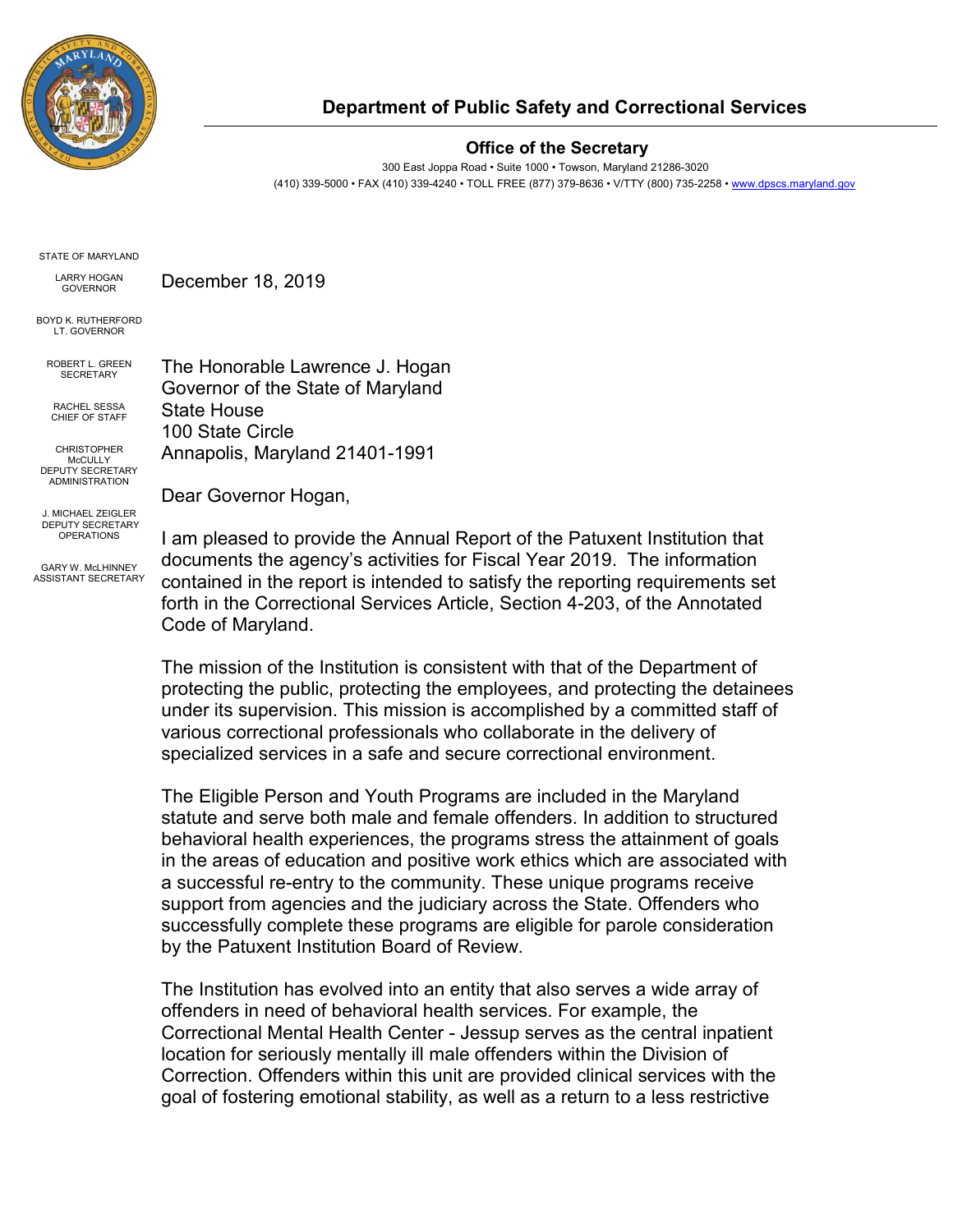correctional environment or re-entry to the community. The Institution additionally has responded to the increased acuity of behavioral health needs of offenders entering the Department through the development of the Patuxent Assessment Unit. This unit is designed to evaluate, triage, and refer offenders with behavioral health issues to appropriate housing within the Department based on their clinical needs. Finally, it should be noted that the Institution has continued to maintain a supportive relationship with the Maryland Parole Commission though the implementation of a Parole Violator Program that allows offenders to participate in a structured clinical program designed to remediate the factors associated with their return to incarceration.

The staff members of Patuxent Institution remain committed to the effective utilization of resources in a manner that is consistently focused on enhancing public safety for the citizens of Maryland.

Sincerely,

Robert L. Green **Secretary**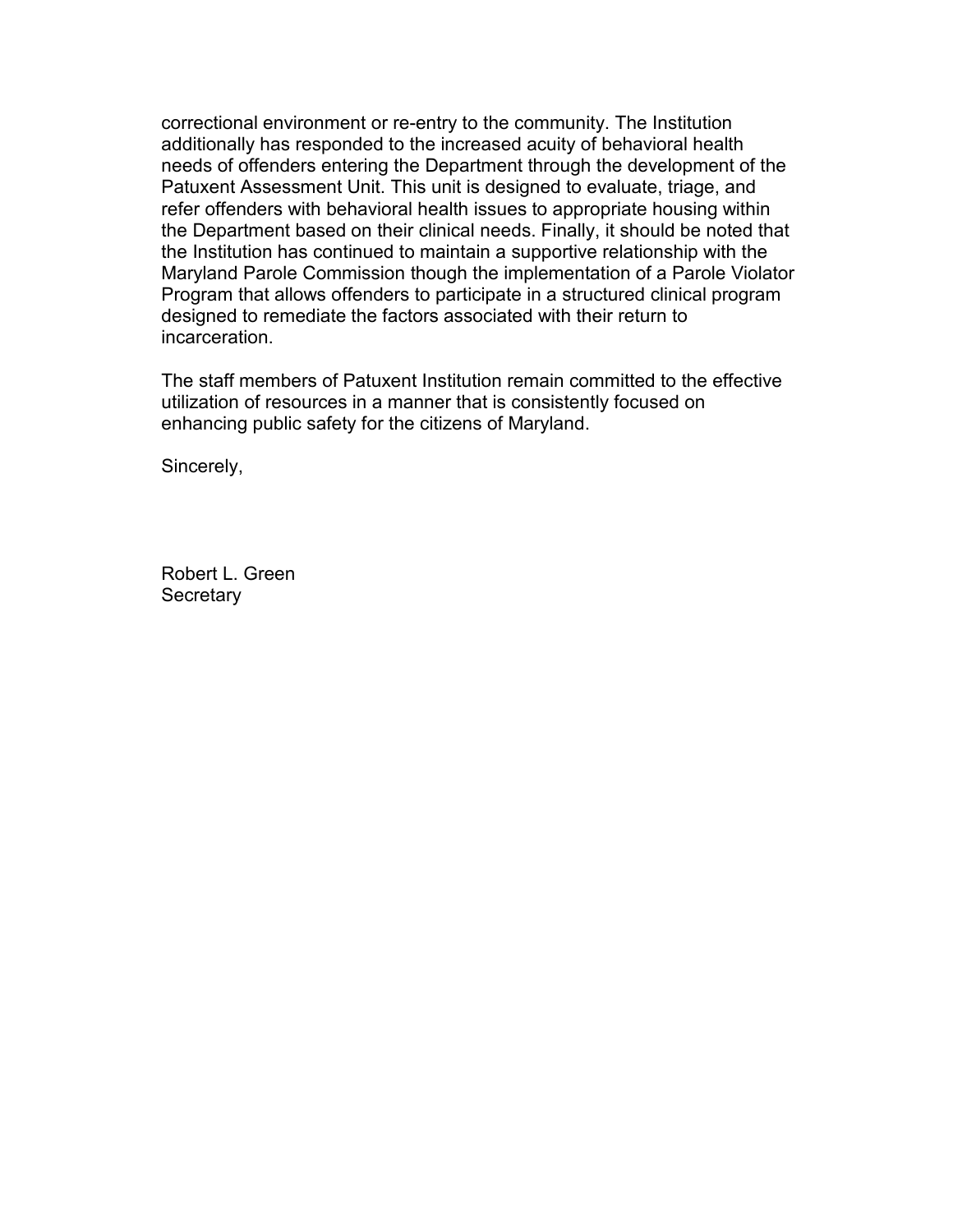# **TABLE OF CONTENTS**

| 1.1 |                                                                                      |  |
|-----|--------------------------------------------------------------------------------------|--|
| 1.2 |                                                                                      |  |
| 1.3 |                                                                                      |  |
| 1.4 |                                                                                      |  |
|     |                                                                                      |  |
| 2.1 | The Legislatively-Mandated Programs: Eligible Person (EP) and Patuxent Youth (PY)  7 |  |
| 2.2 |                                                                                      |  |
| 2.3 |                                                                                      |  |
| 2.4 |                                                                                      |  |
| 2.5 |                                                                                      |  |
| 2.6 |                                                                                      |  |
|     |                                                                                      |  |
| 3.1 |                                                                                      |  |
| 3.2 |                                                                                      |  |
| 3.3 |                                                                                      |  |
|     | CHAPTER IV: LEGISLATIVELY-MANDATED PROGRAMS - OFFENDER DATA 10                       |  |
| 4.1 |                                                                                      |  |
| 4.2 |                                                                                      |  |
| 4.3 |                                                                                      |  |
| 4.4 |                                                                                      |  |
| 4.5 |                                                                                      |  |
|     | CHAPTER V: LEGISLATIVELY- MANDATED PROGRAMS - IBOR DATE 16                           |  |
| 5.1 |                                                                                      |  |
| 5.2 |                                                                                      |  |
|     |                                                                                      |  |
| 6.1 |                                                                                      |  |
| 6.2 |                                                                                      |  |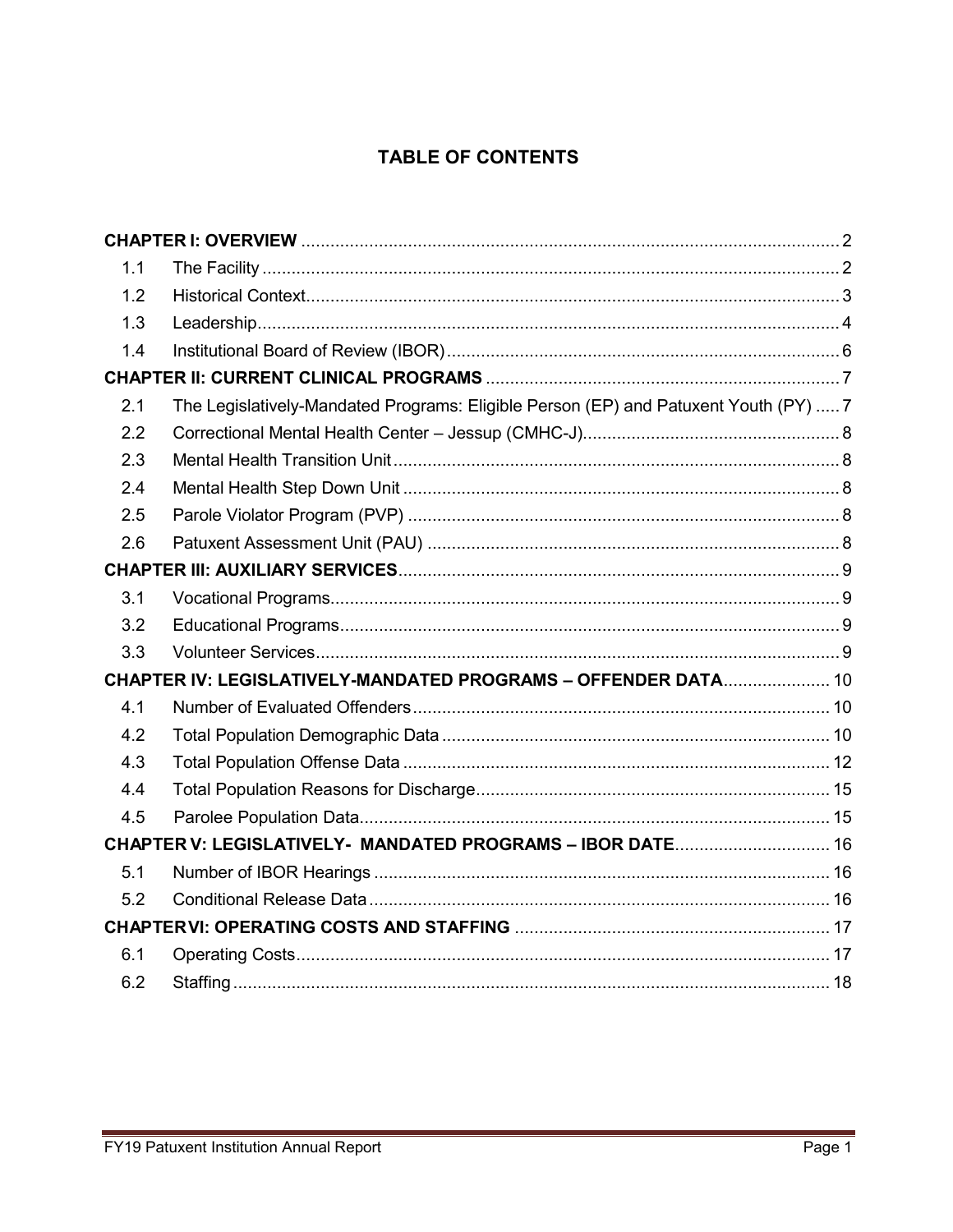# **CHAPTER I OVERVIEW**

### <span id="page-4-1"></span><span id="page-4-0"></span>*1.1 The Facility*

Patuxent Institution (Patuxent) is a treatmentoriented, maximum-security correctional facility that is centrally located in Jessup, Maryland between Baltimore and Washington, D.C. It is the only facility for sentenced offenders in Maryland that is not part of the Division of Correction (DOC). Patuxent offers diverse clinical services to both males and females, and there is not another facility quite like it in the nation. Its highly trained staff members are charged with maintaining



the safety and security of the facility, the provision of clinical services, and business operations. Patuxent has a total bed capacity of 1113. During this fiscal year, the average daily population (ADP) was 1088 offenders.

| <b>Capacity Figures for Patuxent</b><br><b>Institution Male Population</b> |      |
|----------------------------------------------------------------------------|------|
| <b>Eligible Persons</b>                                                    | 164  |
| <b>Patuxent Youth Program</b>                                              | 100  |
| <b>Correctional Mental Health</b>                                          | 190  |
| <b>Mental Health Transition</b>                                            | 32   |
| <b>Mental Health Step-Down</b>                                             | 32   |
| <b>Parole Violator Program</b>                                             | 24   |
| <b>Patuxent Assessment Unit</b>                                            | 64   |
| <b>DOC Housing</b>                                                         | 398  |
| <b>Total Capacity</b>                                                      | 1004 |

| <b>Capacity Figures for Patuxent</b><br><b>Institution Female Population</b> |          |  |  |  |  |
|------------------------------------------------------------------------------|----------|--|--|--|--|
| <b>Eligible Persons/Youth</b><br><b>DOC Housing</b>                          | 37<br>72 |  |  |  |  |
| <b>Total Capacity</b>                                                        | 109      |  |  |  |  |

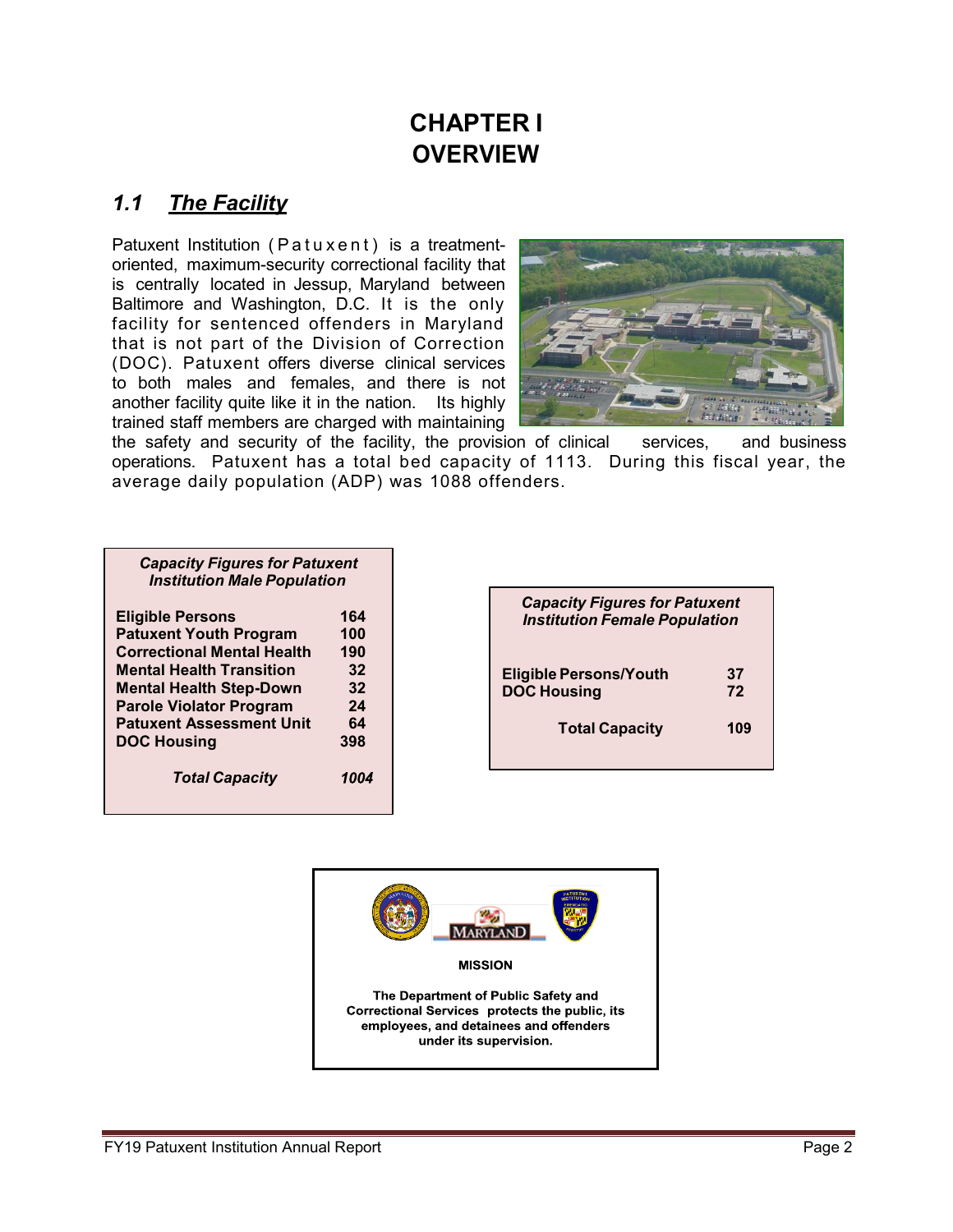### <span id="page-5-0"></span>*1.2 Historical Context*



Patuxent Institution opened in 1955 with the mission to ensure public safety through the psychotherapeutic treatment of male offenders who demonstrated persistent antisocial and criminal behavior. Designated "defective delinquents," these offenders were involuntarily committed by the court to Patuxent under indeterminate sentences.

Patuxent was explicitly designed to be a selfcontained operation staffed by custody personnel as well as full-time clinicians (e.g., psychologists, social

workers, and psychiatrists). It was provided with its own admission, inmate review, and paroling authority separate from that of the DOC. Thus, once designated as a defective delinquent and committed to Patuxent, an offender was to be released only by the paroling authority of Patuxent, or via a decision by the court.

Constitutional issues eventually arose with respect to the indeterminate sentences imposed by the court. As a result, in 1977, the law was revised to abolish the designation of "defective delinquents" and the involuntary commitment of offenders via indeterminate sentencing. The legislatively-mandated Eligible Person (EP) Program was officially instituted on July 1, 1977.

Another significant change began in 1987 when the EP Program was expanded to include female offenders via a consent decree. The Patuxent Institution for Women (PIW) subsequently opened in 1990.



Patuxent's logo includes the Latin terms *Emendatio* and *Restituo.* Translated, emendatio refers to the correction of primitive errors and restituo means making good, or compensating for loss, damage, or injury.

In 1994, government officials then turned to Patuxent to help address the problem of the youthful adult criminal offender (both males and females). This resulted in the development of the legislatively-mandated Youthful Offenders Program. Today, this is more commonly referred to as the Patuxent Youth (PY) Program.

While Patuxent's programmatic offerings have evolved over the years, it has consistently remained the hub for treatment services for the Department of Public Safety and Correctional Services (DPSCS). In addition to its legislatively-mandated flagship programs, Patuxent now provides clinical services to DOC offenders housed at the Institution as well.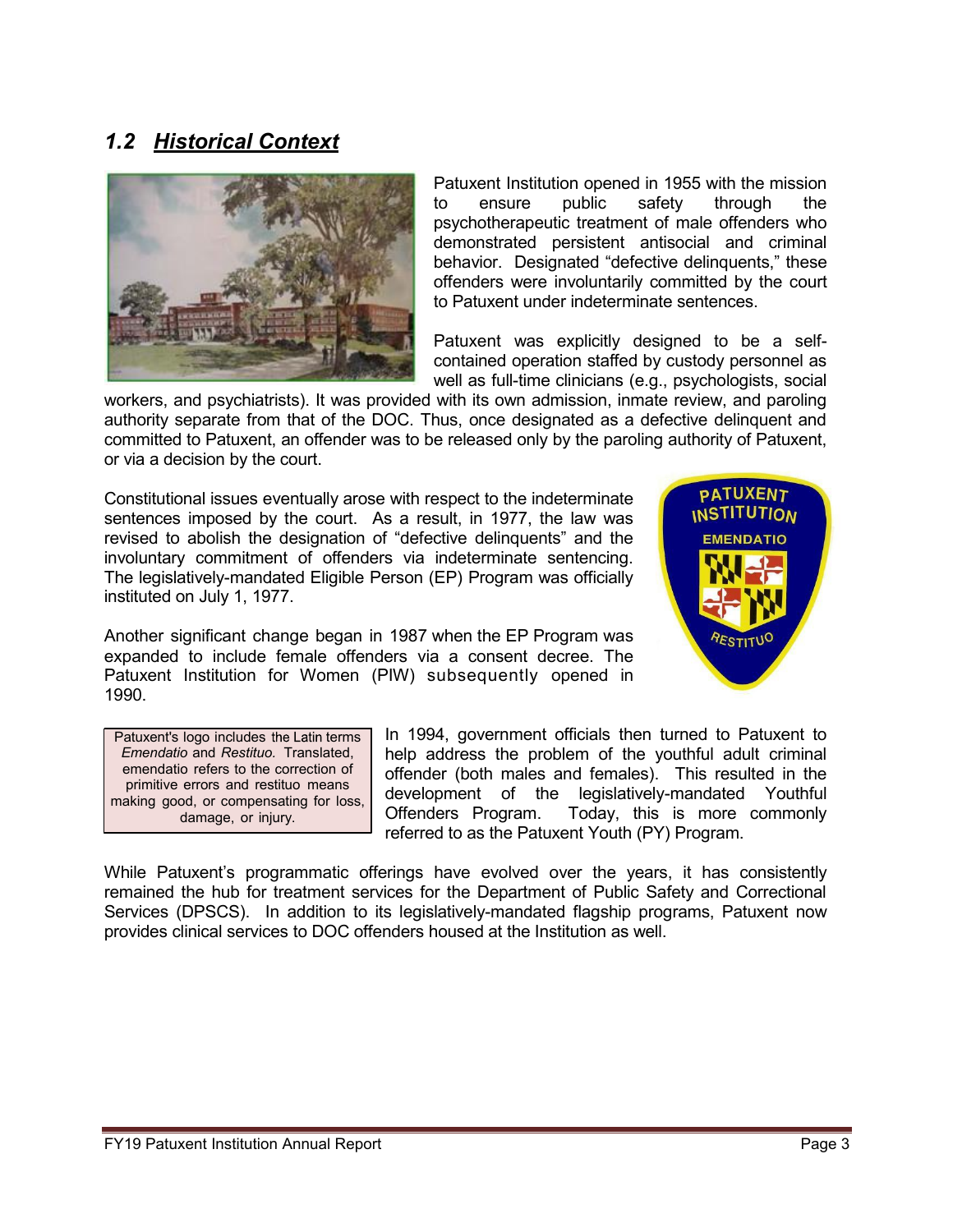## <span id="page-6-0"></span>*1.3 Leadership*

#### **The Director**



In 2003, Dr. Randall S. Nero was appointed Director of Patuxent Institution. He originally joined the staff as a correctional psychologist in 1984, the same year he received his Ph.D. in Psychology from the University of Mississippi. He served as the Institution's Associate Director of Behavioral Sciences prior to his appointment as Director, and as its Chief of Psychology Services prior to 1998. Dr. Nero was additionally selected to be the Department's Director of Mental Health in 2016.

Dr. Nero works closely with the Warden, the Associate Director of Behavioral Sciences, and the Associate Director of Psychiatry to attain the goal of providing effective treatment programs in a safe and secure correctional facility. He believes that this level of collaboration is key to successful outcomes associated with the delivery of programs at the Institution. Additionally, in his role as the Department's Director of Mental Health, Dr. Nero is responsible for delivery of services to the seriously mentally ill populations involved in programs at Patuxent.

#### **The Warden**



In 2015, Laura Armstead was appointed as Acting Warden of Patuxent Institution. She began her career in 1981 as a Correctional Officer at the Maryland Correctional Institution – Jessup. In 1991, she became a Case Management Specialist at the Brockbridge Correctional facility and was eventually promoted to Case Management Manager for the Maryland Correctional Pre-Release System. She was promoted to Facility Administrator at the Herman L. Toulson Bootcamp, and she was then assigned to the Jessup Pre-Release Unit until she was promoted to Assistant Warden at the Maryland Correctional Institution - Jessup.

Acting Warden Armstead collaborated with other case managers to develop an in-service training curriculum related to correctional topics and skills for non-custody staff. She has been a member of the Max II Structured Housing Authority Initiative and the Crisis-De-Escalation Steering committee since her arrival at Patuxent. She was instrumental in helping the Institution successfully pass the DPSCS' Prison Rape Elimination Act (PREA) audit.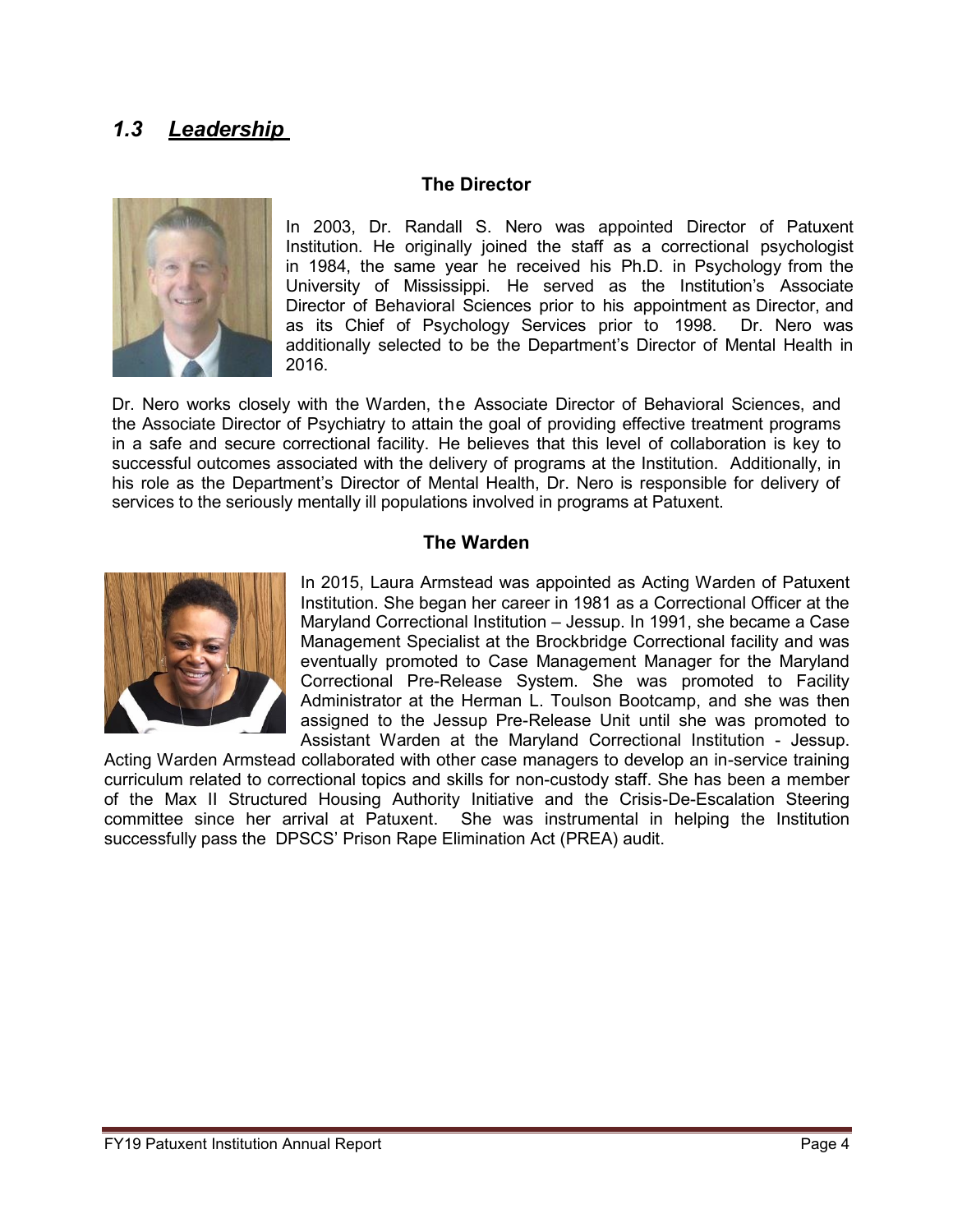#### **The Associate Director of Behavioral Sciences**

Dr. Erin Shaffer received both her M.S. and Psy.D. degrees from Nova Southeastern University. She joined the staff of Patuxent Institution in 1997 and has served as Associate Director for Behavioral Sciences since 2006.

Dr. Shaffer is responsible for managing the treatment programs at Patuxent that have been developed by the Director. These include the legislativelymandated EP and PY Programs, the Patuxent Assessment Unit (PAU), the Parole Violator Program (PVP), and mental health crisis and therapeutic interventions provided to offenders who are not otherwise in formal programming. Dr. Shaffer ensures that assessment and treatment programs continue to undergo development and refinement in accordance with the vision of the Director, and to this end, she serves as a consultant to others within the DPSCS as requested.



Dr. Shaffer is similarly committed to educating those beyond the prison walls about the treatment services offered by the DPSCS at Patuxent. She actively communicates with the judiciary, attorneys, and community-based agencies and treatment providers about the mental health services that are delivered to Maryland's offender population. She is dedicated to the mission of the DPSCS and to the Institution's mission of providing specialized treatment services to offenders in order to enhance public safety in Maryland.

#### **The Associate Director of Psychiatry**



Dr. Leslie Earll began serving as the Associate Director of Psychiatry for Patuxent Institution in 2016. She completed her M.D. degree, Residency Training in General Psychiatry, and Fellowship Training in Child and Adolescent Psychiatry at Georgetown University School of Medicine in Washington, D.C. After working for years in a combination of group practice and solo private practice, she spent twelve years as a psychiatrist with the State of California working with children, adolescents, developmentally delayed/autistic spectrum individuals and adults in both state hospitals and correctional institutions. After returning to her home state of Maryland, she worked for MHM Services (a DPSCS contractor) providing psychiatric care to inmates, and she later served as MHM's Acting Chief of Psychiatry for the Jessup region.

Dr. Earll's goal as Associate Director of Psychiatry is to ensure the provision of appropriate and comprehensive psychiatric care to the offenders in the EP and PY Programs. Her focus is on the integration of care, multidisciplinary team work, and her belief that non-pharmacologic interventions are equally as important as treatment with medication in the management of the majority of psychiatric disorders.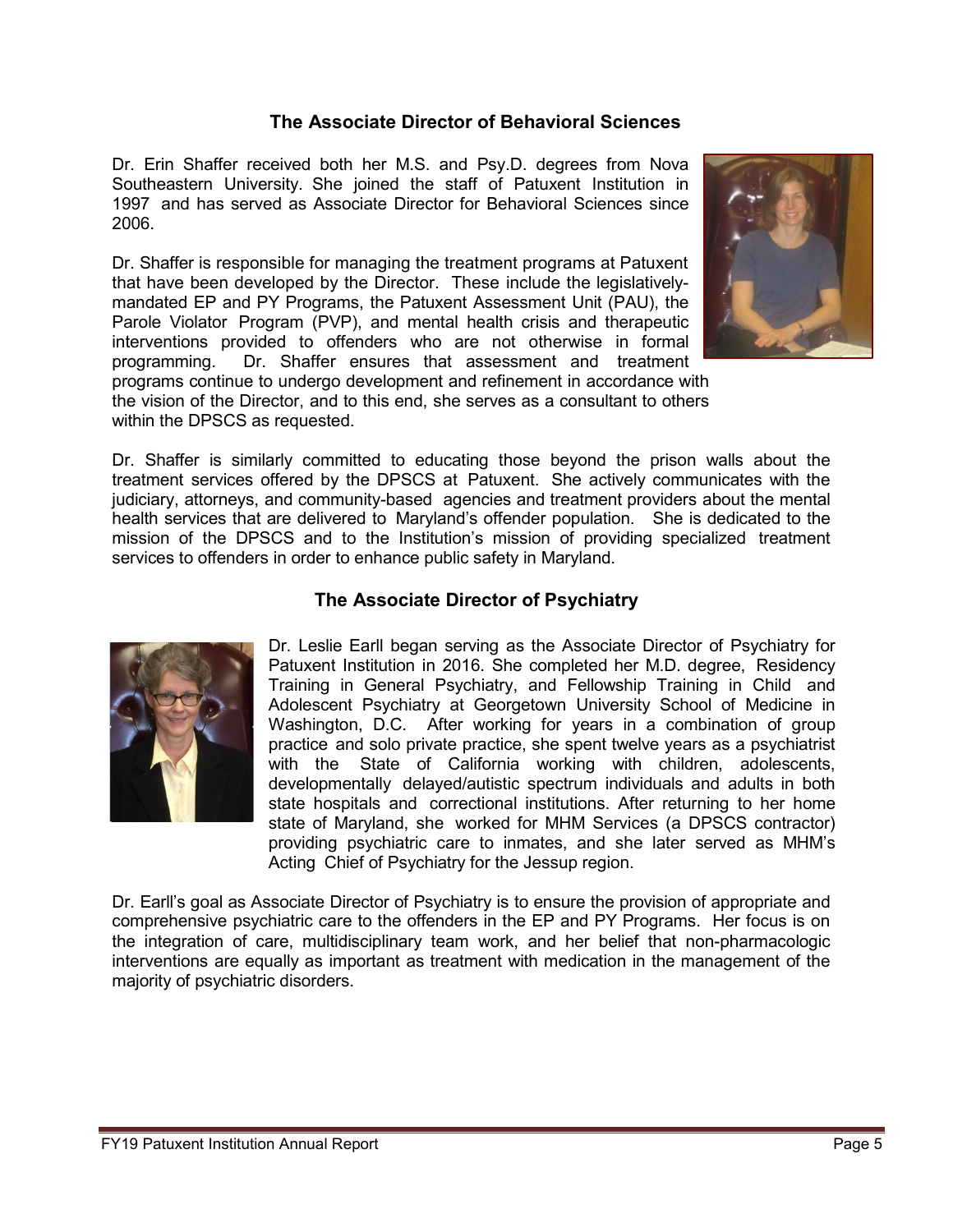#### <span id="page-8-0"></span>*Composition of the Board of Review*

- $\bullet$ **The Director of Patuxent Institution**
- **Two Associate Directors**
- **The Warden**
- **Five members of the general public appointed by the Governor, at least one of whom is a member of a victim's right organization**

The Institutional Board of Review (IBOR) is the paroling authority of Patuxent for all offenders in the legislatively-mandated EP and PY Programs. The IBOR annually reviews the progress of each offender in these programs in order to determine if the offender should remain eligible for treatment services. In addition, the IBOR may grant, deny, or revoke conditional release status (i.e., work release or work release with delayed parole). The IBOR also has the authority to recommend that the court release an offender from the remainder of his or her sentence. Seven members of the IBOR must concur in a decision to approve any release from the Patuxent.

It should be noted that Patuxent maintains a very strong position on victim rights and attempts to notify victims of any IBOR appearance by an offender that might result in conditional release. In such circumstances, the victim may provide a written statement and/or personally appear to present any information relevant to the IBOR's decision.

The IBOR's paroling authority varies somewhat depending upon when an offender's crime was committed, as well as the nature of the sentence. These variations are as follows:

- The IBOR may approve parole for an offender serving a life sentence if the offender's crime was committed prior to July 1, 1982.
- The IBOR may recommend parole for an offender serving a life sentence, but only with the Governor's approval, if the offender's crime was committed after July 1, 1982 or on or before March 20, 1989.
- The IBOR may recommend parole for an offender serving a life sentence, but only with the approval of both the Governor and the DPSCS' Secretary, if the offender's crime was committed after March 20, 1989.
- The IBOR may approve parole for offenders serving non-life sentences. If the offender's crime was committed on or before March 20, 1989, the IBOR can act autonomously. If the crime was committed on or after March 20, 1989, the IBOR can recommend parole but must have the approval of the DPSCS' Secretary.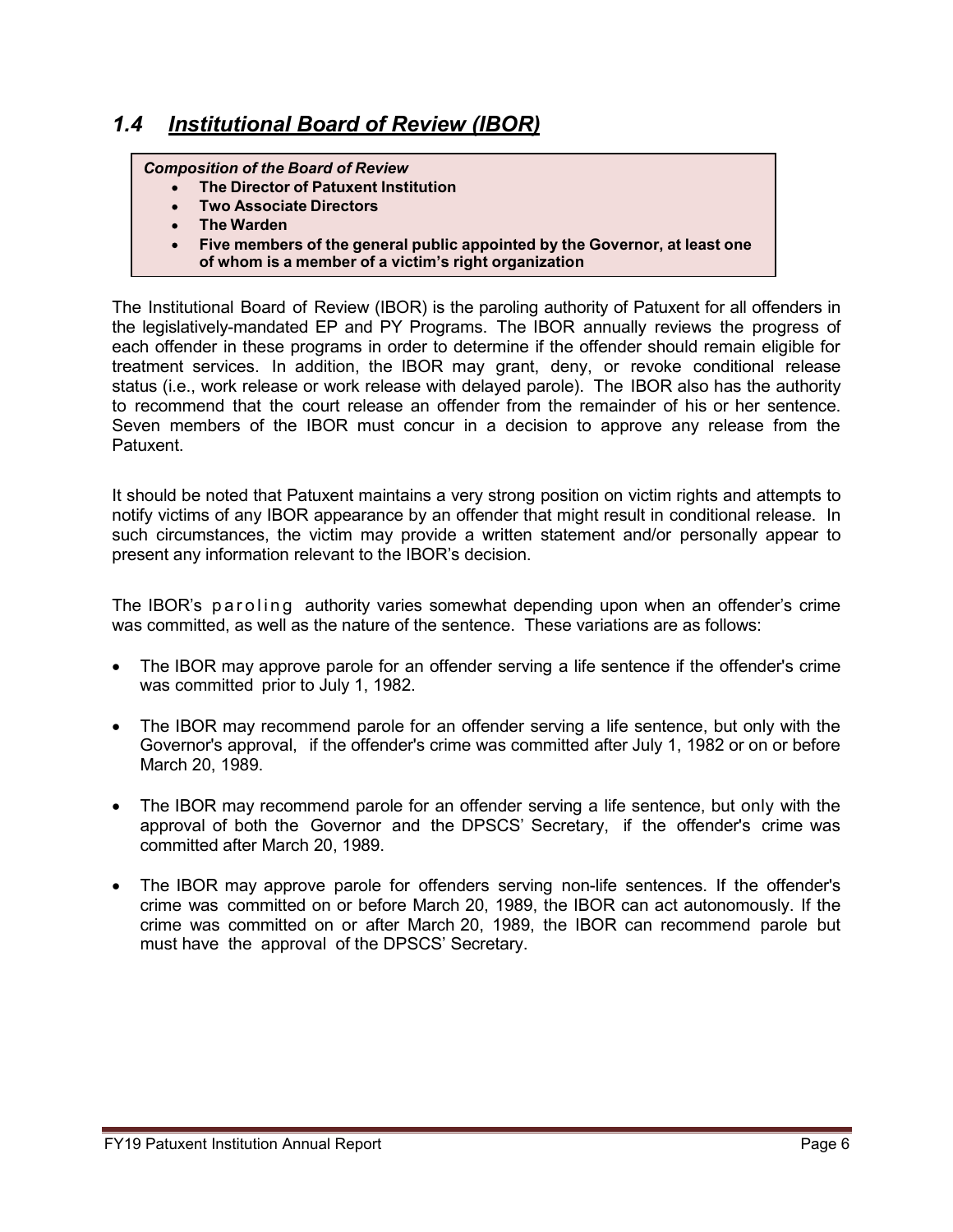# **CHAPTER II CURRENT CLINICAL PROGRAMS**

## <span id="page-9-1"></span><span id="page-9-0"></span>*2.1 The Legislatively-Mandated Programs: Eligible Person (EP) and Patuxent Youth (PY)*

To qualify for admission to the EP Program, an offender must:

- Have been convicted of a crime and have at least three years remaining on his/her sentence;
- Have an emotional unbalance or intellectual impairment;
- Be likely to respond favorably to the programs and services provided at Patuxent; and
- Be more amenable to remediation through Patuxent's programs and services than to other incarceration.

Also, offenders may not be found eligible if they are:

- Serving two or more life sentences;
- Serving one or more life sentences in which a jury found one or more aggravating circumstance(s) existed; or
- Convicted of first-degree murder, first-degree rape, or first-degree sexual offense, unless at the time of sentencing the judge recommends a referral to Patuxent for evaluation.

Core eligibility requirements for the PY Program are similar to those for the EP Program; however in addition, offenders may be considered eligible for the PY Program only if they:

- Are under the age of 21 years at the time of sentencing;
- Have been referred by the court at the time of sentencing;
- Have received a sentence of at least three years; and,
- Are amenable to treatment in the program.

An important distinction between the EP and PY Programs is that, unlike the EP Program, the PY Program is involuntary. If the court recommends a youth for the program, and if the youth is accepted after the evaluation process, the youth then remains in the program until discharged (by the Director or the IBOR) or released.

Offenders for both the EP and PY Programs must undergo an extensive six-month evaluation process in order to determine eligibility for admission. Evaluations are conducted by a psychiatrist, a psychologist, and a social worker. The findings of the Diagnostic Review Committee (comprised of the Warden, the Associate Director of Behavioral Sciences, and the Associate Director of Psychiatry) form the basis for a recommendation to the Director as to whether or not the offender should be eligible. Offenders found eligible remain at Patuxent for treatment, while those found not eligible remain incarcerated under the auspices of the DOC.

Treatment primarily occurs in the context of therapy groups, but every offender does not participate in the same curriculum. Instead, each receives an individualized program based on a formal assessment of history, risk level, and needs. However, there are core therapeutic modules that all attend (i.e., Anger Management, Victim Impact, and Thinking for a Change). The EP and PY Programs typically take six to seven years to complete, although this time frame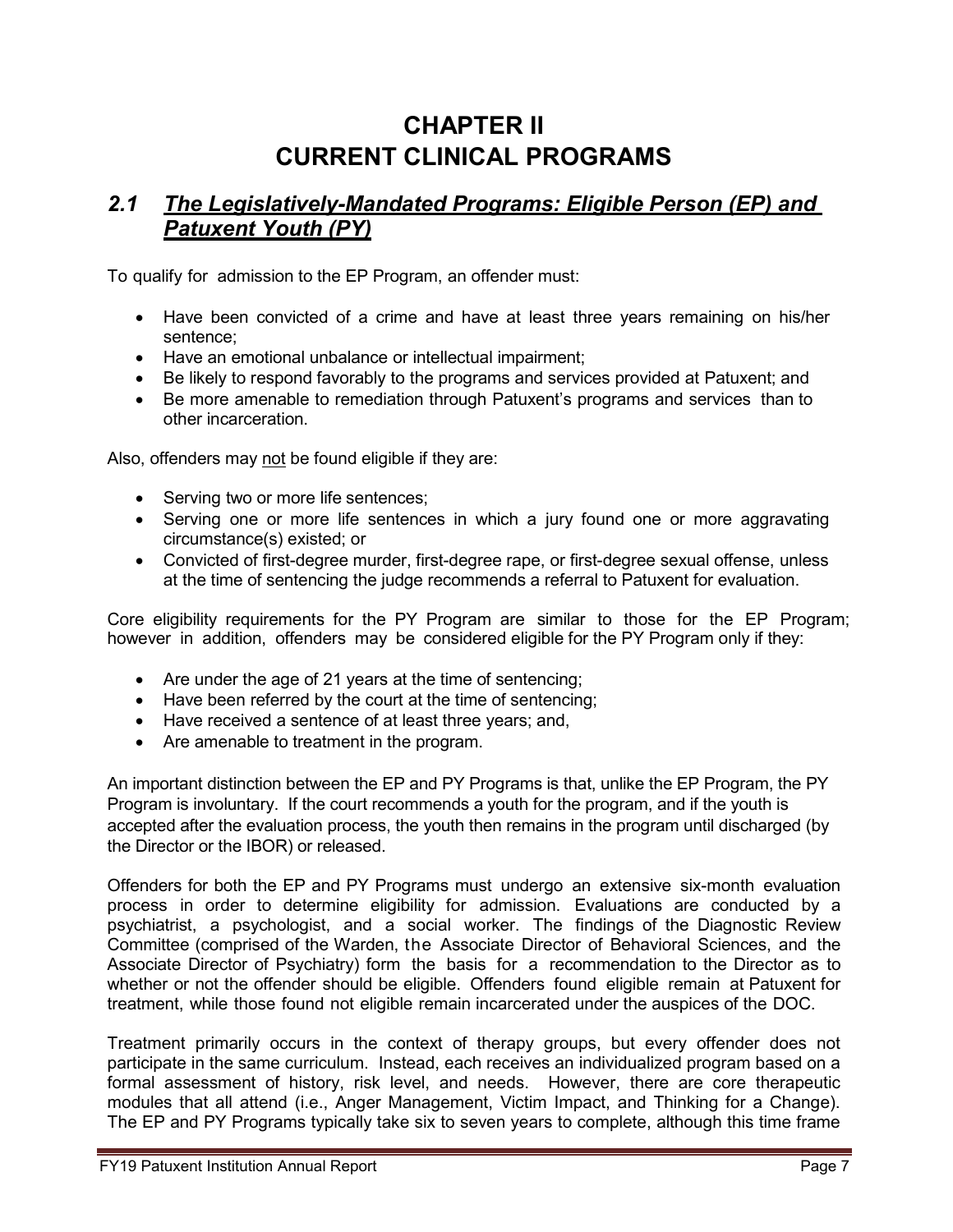may be variable depending upon the individual needs and circumstances of any given offender.

As an offender progresses through the EP or PY Program, he or she is rewarded with promotion to higher levels or privilege and responsibility. Once an offender has successfully finished all of the required therapeutic groups in the treatment plan and made sufficient clinical progress, a "Certificate of Completion" is awarded. Additionally, an offender who completes the program and is parole eligible may be considered for work release or work release with delayed parole. Parolee supervision is provided by clinicians at Patuxent.

# <span id="page-10-0"></span>*2.2 Correctional Mental Health Center – Jessup (CMHC-J)*

CMHC-J was established at Patuxent as a centralized unit for male offenders with acute mental health issues. The aim is to stabilize the offender for return to a maintaining facility in either general population or a special needs area. Regular services include treatment planning, crisis management, group psychotherapy, discharge planning, and recreational activities overseen by an occupational therapist. Psychological assessment and individual psychotherapy are provided on an as-needed basis.

# <span id="page-10-1"></span>*2.3 Mental Health Transition Unit*

The Mental Health Transition Unit is designed for male offenders with special mental health needs who are within 12 months of release from custody. This program works closely with communitybased mental health providers and supervision staff to increase the likelihood of successful aftercare. Clinical services focus primarily on discharge planning that targets housing issues, program placement, and community supervision upon release.

# <span id="page-10-2"></span>*2.4 Mental Health Step Down Unit*

The Mental Health Step Down Unit provides services to male offenders with special mental health needs who are at risk for decompensation in a traditional housing environment, but who do not need the intensity of care offered within CMHC-J. Clinical services focus on skills such as medication compliance, personal hygiene maintenance, and social skills training that are necessary for an offender to more effectively function in general population.

# <span id="page-10-3"></span>*2.5 Parole Violator Program (PVP)*

The PVP is a six-month, voluntary treatment program that addresses the unique needs of male parole violators. It is cognitive-behavioral in nature with the aim of fostering skill development that enables offenders to more smoothly transition back into society. Therapeutic emphasis is placed upon decreasing the likelihood of criminal thinking and/or substance abuse relapse.

# <span id="page-10-4"></span>*2.6 Patuxent Assessment Unit (PAU)*

The PAU provides services to newly committed male offenders who may have difficulty adjusting to incarceration. The unit aims to more efficiently evaluate offenders so that appropriate placement in programs or institutions can occur. Referrals to the PAU are made through a triage process at the DPSCS' intake institutions. Following the approximately 30-day assessment, housing and/or treatment recommendations are made via collaboration with the DPSCS' Director of Mental Health.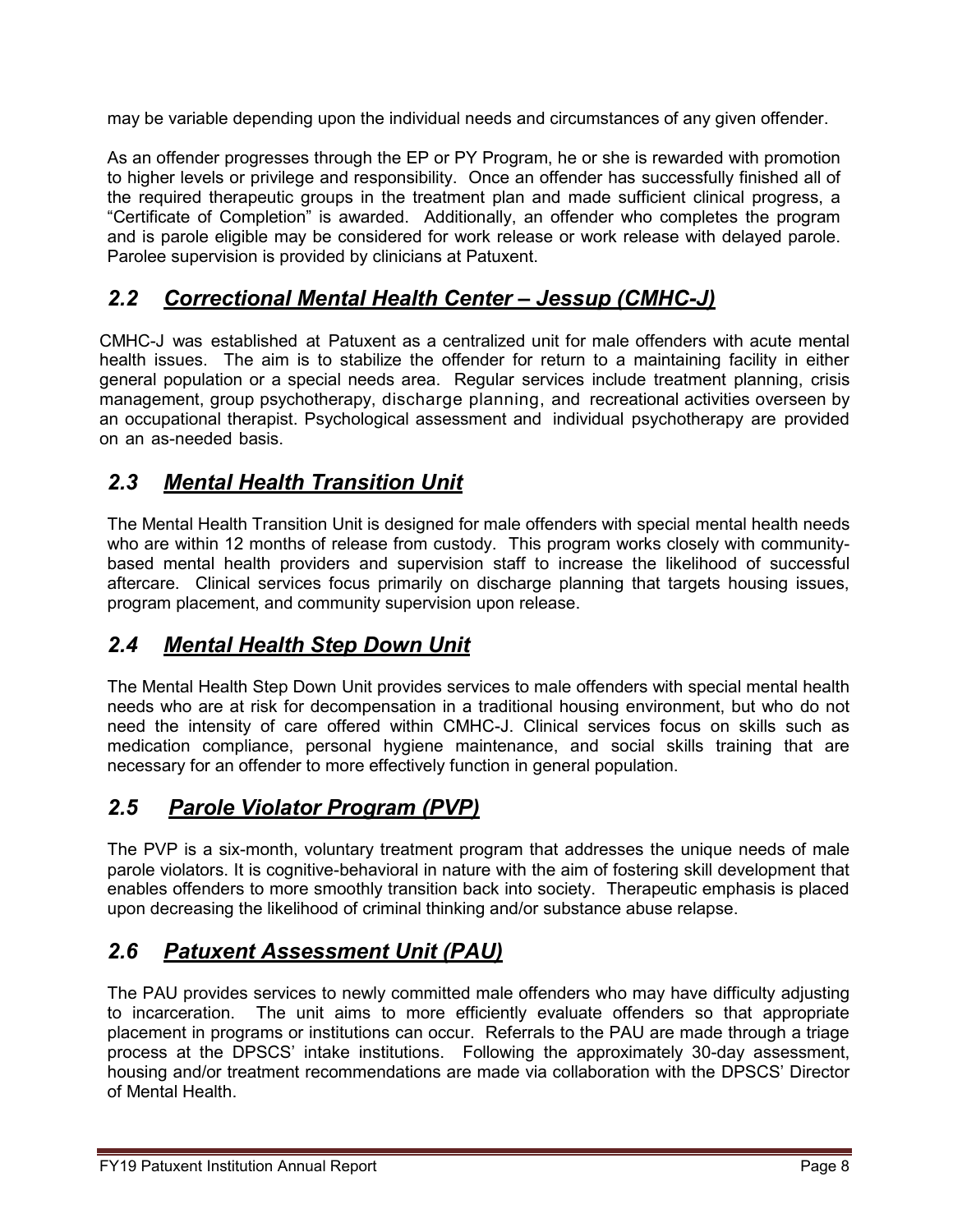# **CHAPTER III AUXILIARY SERVICES**

### <span id="page-11-1"></span><span id="page-11-0"></span>*3.1 Vocational Programs*



Maryland Correctional Enterprises (MCE) operates a sign shop at Patuxent that employs male offenders who learn basic graphic arts and sign-making. The shop produces signage, decals, and special artwork for a wide variety of State and local agencies, organizations, and businesses (e.g., the Maryland State Police, the State Highway Administration, the Maryland Lottery, the Baltimore Orioles, the Motor Vehicle Administration, etc) MCE additionally operates an engraving and sublimation shop at Patuxent that employs female offenders who learn basic skills in frame construction and engraving. The two MCE shops average a total of nearly \$1,000,000.00 in business per year.

Patuxent also operates a barbering program for male offenders. Students are taught by contractual instructors from the Avara Industries International Academy of Hair Design and Technology, and they receive theoretical and practical instruction in the barbering arts. Upon release from incarceration, each student has the opportunity to attend Avara Industries' Academy in Baltimore to complete the necessary requirements for licensure.



# <span id="page-11-2"></span>*3.2 Educational Programs*

Under the direction of the Department of Labor, Licensing, and Regulation (DLLR), educational services are provided to help offenders obtain their GEDs/high school diplomas. During this fiscal year, such services were provided to 68 students. A total of 18 students achieved the GED/high school diploma.

### <span id="page-11-3"></span>*3.3 Volunteer Services*

Patuxent is fortunate to have community volunteers who are committed to working with its offender population. While the offenders benefit from these services, many of these services also help offenders develop a sense of social responsibility and restorative justice. Volunteers have been instrumental in helping to facilitate the following activities:

- 12-step groups (e.g., Narcotics Anonymous and Alcoholics Anonymous) assist in relapse prevention
- Alternative to Violence Program teaches basic and advanced mediation skills
- Religious activities service a wide array of faith communities
- Art Expression Program teaches drawing/painting skills to facilitate positive self-expression
- Yoga classes provide stress relief and exercise
- Quilting Program teaches female offenders to craft quilts that are donated to communitybased charities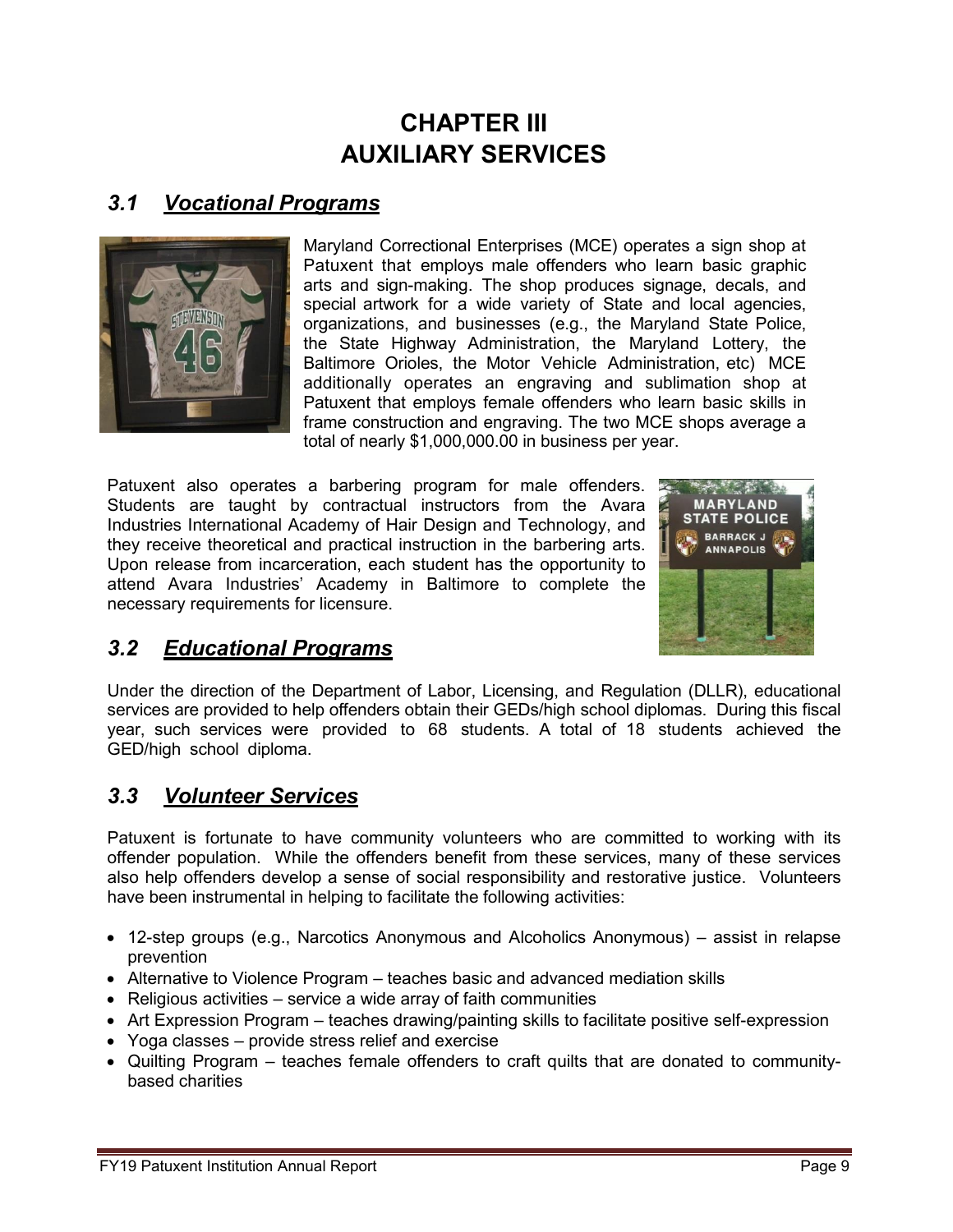# <span id="page-12-0"></span>**CHAPTER IV LEGISLATIVELY-MANDATED PROGRAMS: OFFENDER DATA**

### <span id="page-12-1"></span>*4.1 Number of Evaluated Offenders*

Table 4a provides a breakdown of evaluated offenders by target program and disposition for this fiscal year.

#### **TABLE 4a**

#### **EVALUATED OFFENDERS**

|                                                         | <b>EP MALE</b><br>$(N = 73)$<br>(65%) |                          | <b>EP FEMALE</b><br>$(N = 1)$<br>(1%) |               | <b>PY MALE</b><br>$(N = 37)$<br>(33%) |               | <b>PY FEMALE</b><br>$(N=1)$<br>(1%) |               | <b>TOTAL</b><br>$(N = 112)$<br>$(100\%)$ |     |
|---------------------------------------------------------|---------------------------------------|--------------------------|---------------------------------------|---------------|---------------------------------------|---------------|-------------------------------------|---------------|------------------------------------------|-----|
|                                                         | #                                     | %                        | #                                     | $\frac{0}{0}$ | #                                     | $\frac{0}{0}$ | #                                   | $\frac{9}{6}$ | #                                        | %   |
| <b>NUMBER EVALUATED</b>                                 | 73                                    | 100                      | $\mathbf 1$                           | 100           | 37                                    | 100           | 1                                   | 100           | 112                                      | 100 |
| <b>NUMBER ELIGIBLE</b>                                  | 39                                    | 53                       | $\mathbf{1}$                          | 100           | 10                                    | 27            | --                                  | $- -$         | 50                                       |     |
| <b>NUMBER INELIGIBLE</b>                                | 34                                    | 47                       | $- -$                                 | $-$           | 27                                    | 73            | 1                                   | 100           | 62                                       |     |
| <b>NUMBER FAILED TO COMPLETE</b><br><b>EVALUATION *</b> | 23                                    | $\qquad \qquad \qquad -$ | $\overline{2}$                        | $- -$         | $\overline{2}$                        | $- -$         | $\mathbf{0}$                        | $-$           | 27                                       |     |

\* Reflects offenders in the evaluation phase of the programs who were discharged prior to evaluation completion (i.e., discharges due to safety and security concerns, discharges due to offender refusal to participate, etc.).

### <span id="page-12-2"></span>*4.2 Total Population Demographic Data*

The total population of offenders in the EP/PY Programs for this fiscal year includes all offenders who completed the evaluation phase of the programs, regardless of disposition, and those who participated in the treatment phase of the programs. Tables 4b and 4c provide demographic information that relates to the sex, race/origin, and age of these offenders.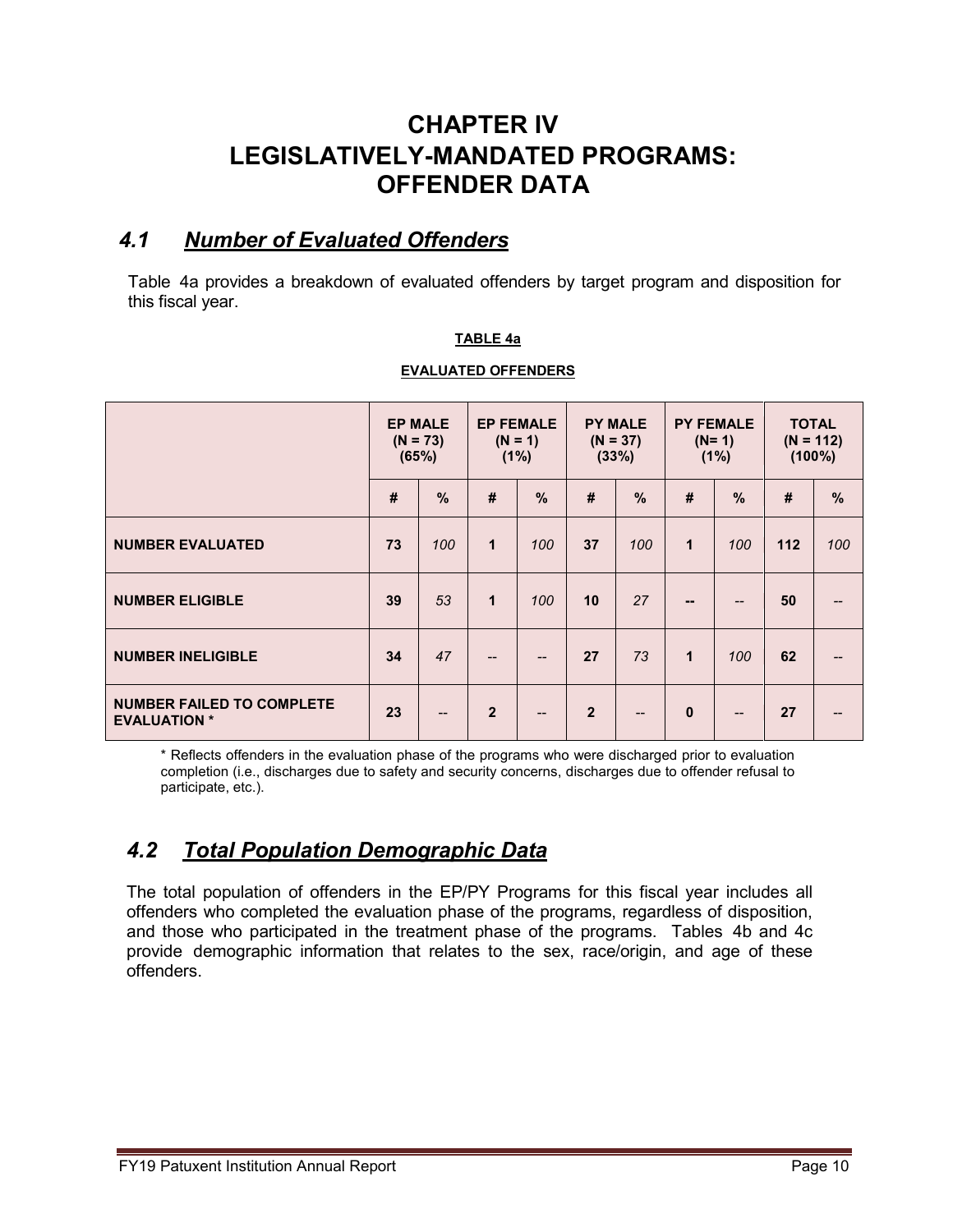#### **TABLE 4b**

#### **TOTAL POPULATION BY RACE/ORIGIN**

| <b>RACE</b>             | <b>EP MALE</b><br>$(N = 198)$ |      | <b>EP FEMALE</b><br>$(N = 22)$ |               | <b>PY MALE</b><br>$(N = 110)$ |      | <b>PY FEMALE</b><br>$(N = 3)$ |               | <b>TOTAL</b><br>$(N = 333)$ |                  |
|-------------------------|-------------------------------|------|--------------------------------|---------------|-------------------------------|------|-------------------------------|---------------|-----------------------------|------------------|
|                         | #                             | %    | #                              | $\frac{9}{6}$ | #                             | %    | #                             | $\frac{9}{6}$ | #                           | %                |
| <b>AFRICAN AMERICAN</b> | 165                           | 83.2 | $\overline{7}$                 | 31.8          | 93                            | 85   | $\overline{2}$                | 67            | 267                         | 80.2             |
| <b>AMERICAN INDIAN</b>  |                               |      |                                | --            | 1                             | .91  | --                            | --            | $\mathbf{1}$                | .30 <sub>2</sub> |
| <b>ASIAN</b>            | --                            | --   | --                             | --            | $\overline{2}$                | 1.81 | --                            | --            | $\overline{2}$              | .60              |
| <b>HISPANIC</b>         | 1                             | .5   | --                             | $-$           | $\overline{2}$                | 1.81 | --                            | --            | $\mathbf{3}$                | .90              |
| <b>WHITE</b>            | 32                            | 16.3 | 15                             | 68.2          | 12                            | 11   | $\overline{1}$                | 33            | 60                          | 18               |
| <b>TOTAL</b>            | 198                           | 100  | 22                             | 100           | 110                           | 100  | 3                             | 100           | 333                         | 100              |

#### **TABLE 4c**

|              |                         | <b>EP MALE</b><br>$(N = 198)$ | <b>EP FEMALE</b><br>$(N = 22)$ |                   | <b>PY MALE</b><br>$(N = 110)$<br>$(N = 3)$ |                          | <b>PY FEMALE</b> |     |     | <b>TOTAL</b><br>$(N = 333)$ |
|--------------|-------------------------|-------------------------------|--------------------------------|-------------------|--------------------------------------------|--------------------------|------------------|-----|-----|-----------------------------|
| <b>AGE</b>   | #                       | %                             | #                              | $\%$              | #                                          | %                        | #                | %   | #   | %                           |
| $18 - 19$    | $\mathbf{1}$            | $.5\,$                        | --                             | $\qquad \qquad -$ | 34                                         | 30.8                     | $\overline{2}$   | .67 | 37  | 11.11                       |
| $20 - 24$    | 25                      | 12.6                          | 1                              | 4.5               | 50                                         | 45.5                     | --               | --  | 76  | 22.8                        |
| $25 - 29$    | 57                      | 28.8                          | $\overline{\mathbf{4}}$        | 18.1              | 19                                         | 17.2                     | 1                | .33 | 81  | 24.4                        |
| $30 - 34$    | 41                      | 20.7                          | 5                              | 22.7              | 6                                          | 5.5                      | --               | --  | 52  | 15.6                        |
| $35 - 39$    | 37                      | 18.7                          | 5                              | 22.7              | $\mathbf{1}$                               | .91                      | --               |     | 43  | 13                          |
| $40 - 44$    | 13                      | 6.6                           | $\overline{2}$                 | 9                 | --                                         | $-$                      | --               | --  | 15  | 4.5                         |
| $45 - 49$    | $\overline{7}$          | 3.5                           | $\overline{2}$                 | 9                 | --                                         | --                       | --               | --  | 9   | 2.7                         |
| $50 - 54$    | 13                      | 6.6                           | $\mathbf{1}$                   | 4.5               | --                                         | --                       | --               | --  | 14  | 4.2                         |
| $55+$        | $\overline{\mathbf{4}}$ | 2                             | $\overline{2}$                 | 9                 | --                                         | $\overline{\phantom{a}}$ | --               | --  | 6   | 1.8                         |
| <b>TOTAL</b> | 198                     | 100                           | 22                             | 100               | 110                                        | 100                      | $\mathbf{3}$     | 100 | 333 | 100                         |

#### **TOTAL POPULATION BY AGE**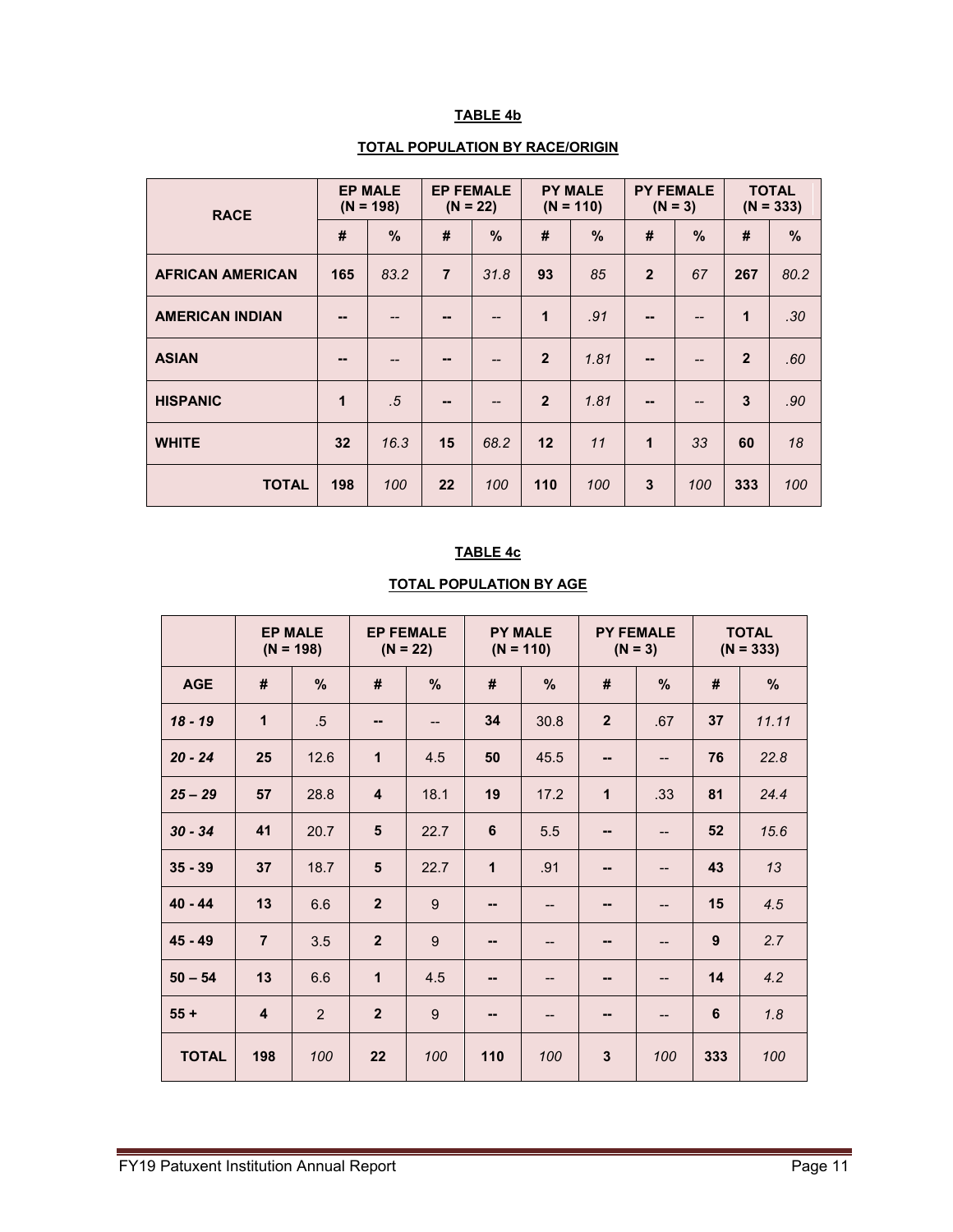# <span id="page-14-0"></span>*4.3 Total Population Offense Data*

Tables 4d through 4f provide offense information related to type of offense, sentence length, and place of conviction for the total population of offenders.

#### **TABLE 4d**

|                        |                | <b>EP</b><br>$(N = 220)$ | $(N = 113)$    | <b>PY</b>         | <b>TOTAL</b><br>$(N = 333)$ |       |  |
|------------------------|----------------|--------------------------|----------------|-------------------|-----------------------------|-------|--|
|                        | #              | %                        | #              | %                 | #                           | %     |  |
| <b>ARSON</b>           | 1              | $.5\,$                   | --             | --                | $\mathbf{1}$                | .30   |  |
| <b>ASSAULT</b>         | 28             | 12.7                     | 15             | 13.3              | 43                          | 13    |  |
| <b>BURGLARY</b>        | $\overline{7}$ | 3.2                      | $\mathbf{1}$   | .88               | 8                           | 2.4   |  |
| <b>CHILD ABUSE</b>     | $\overline{7}$ | 3.2                      | --             | --                | $\overline{7}$              | 2.1   |  |
| <b>DRUG-RELATED</b>    | 11             | 5                        | 1              | .88               | 12                          | 3.6   |  |
| <b>FORGERY</b>         | --             | --                       | --             | $\qquad \qquad -$ | --                          | --    |  |
| <b>KIDNAPPING</b>      | --             | --                       | $\overline{2}$ | 1.8               | $\overline{2}$              | .61   |  |
| <b>HOMICIDE</b>        | 77             | 35                       | 34             | 30.1              | 111                         | 33    |  |
| <b>LARCENY</b>         | $\overline{2}$ | .91                      | 1              | .88               | 3                           | .91   |  |
| <b>OTHER VIOLENT *</b> | 35             | 15.9                     | 24             | 21.2              | 59                          | 17.7  |  |
| <b>ROBBERY</b>         | 27             | 12.3                     | 26             | 23                | 53                          | 15.9  |  |
| <b>SEX-RELATED</b>     | 25             | 11.3                     | 9              | 8                 | 34                          | 10.21 |  |
| <b>TOTAL</b>           | 220            | 100                      | 113            | 100               | 333                         | 100   |  |

#### **TOTAL POPULATION BY OFFENSE**

\* Other Violent includes conspiracy to murder, attempted murder, and accessory to murder; malicious wounding; attempted robbery with a deadly weapon; and handgun violations/carrying a deadly weapon.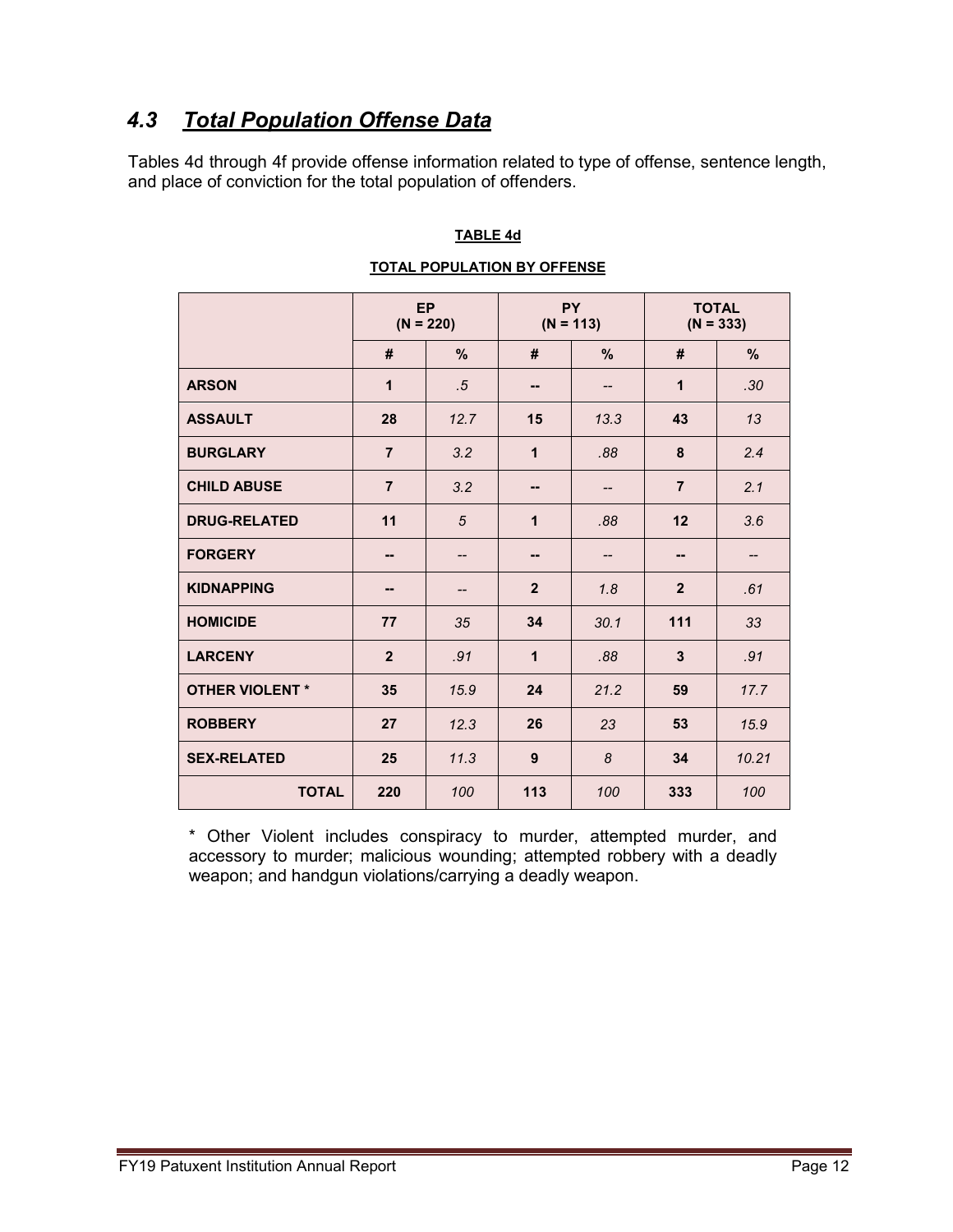#### **TABLE 4e**

## **TOTAL POPULATION BY LENGTH OF SENTENCE (IN YEARS)**

|                       | EP<br>$(N = 220)$ |      |                         | <b>PY</b><br>$(N = 113)$ | <b>TOTAL</b><br>$(N = 333)$ |       |  |
|-----------------------|-------------------|------|-------------------------|--------------------------|-----------------------------|-------|--|
|                       | #                 | %    | $\#$                    | $\%$                     | #                           | $\%$  |  |
| $5$                   | --                | --   | $\mathbf{1}$            | .88                      | $\mathbf{1}$                | .30   |  |
| $5 - 10$              | 10                | 4.5  | 35                      | 31                       | 45                          | 13.5  |  |
| $11 - 15$             | 30                | 13.6 | 14                      | 12.3                     | 44                          | 13.2  |  |
| $16 - 20$             | 29                | 13.2 | 12                      | 10.6                     | 41                          | 12.3  |  |
| $21 - 25$             | 23                | 11   | $6\phantom{a}$          | 5.3                      | 29                          | 8.7   |  |
| $26 - 30$             | 33                | 15   | $\overline{9}$          | $\pmb{8}$                | 42                          | 12.61 |  |
| $31 - 35$             | 18                | 8.2  | $\overline{\mathbf{4}}$ | 3.5                      | 22                          | 6.61  |  |
| $36 - 40$             | 12                | 5.5  | $\overline{\mathbf{4}}$ | 3.5                      | 16                          | 4.8   |  |
| $41 - 45$             | $5\phantom{.0}$   | 2.3  | --                      | --                       | 5                           | 1.5   |  |
| $46 - 50$             | 14                | 6.4  | $\mathbf{1}$            | .88                      | 15                          | 4.5   |  |
| $51 +$                | 12                | 5.5  | $\overline{\mathbf{4}}$ | 3.5                      | 16                          | 4.8   |  |
| <b>LIFE SUSPENDED</b> | 22                | 10   | 18                      | 16                       | 40                          | 12    |  |
| <b>LIFE</b>           | 12                | 5.5  | $5\phantom{.0}$         | 4.4                      | 17                          | 5.1   |  |
| <b>TOTAL</b>          | 220               | 100  | 113                     | 100                      | 333                         | 100   |  |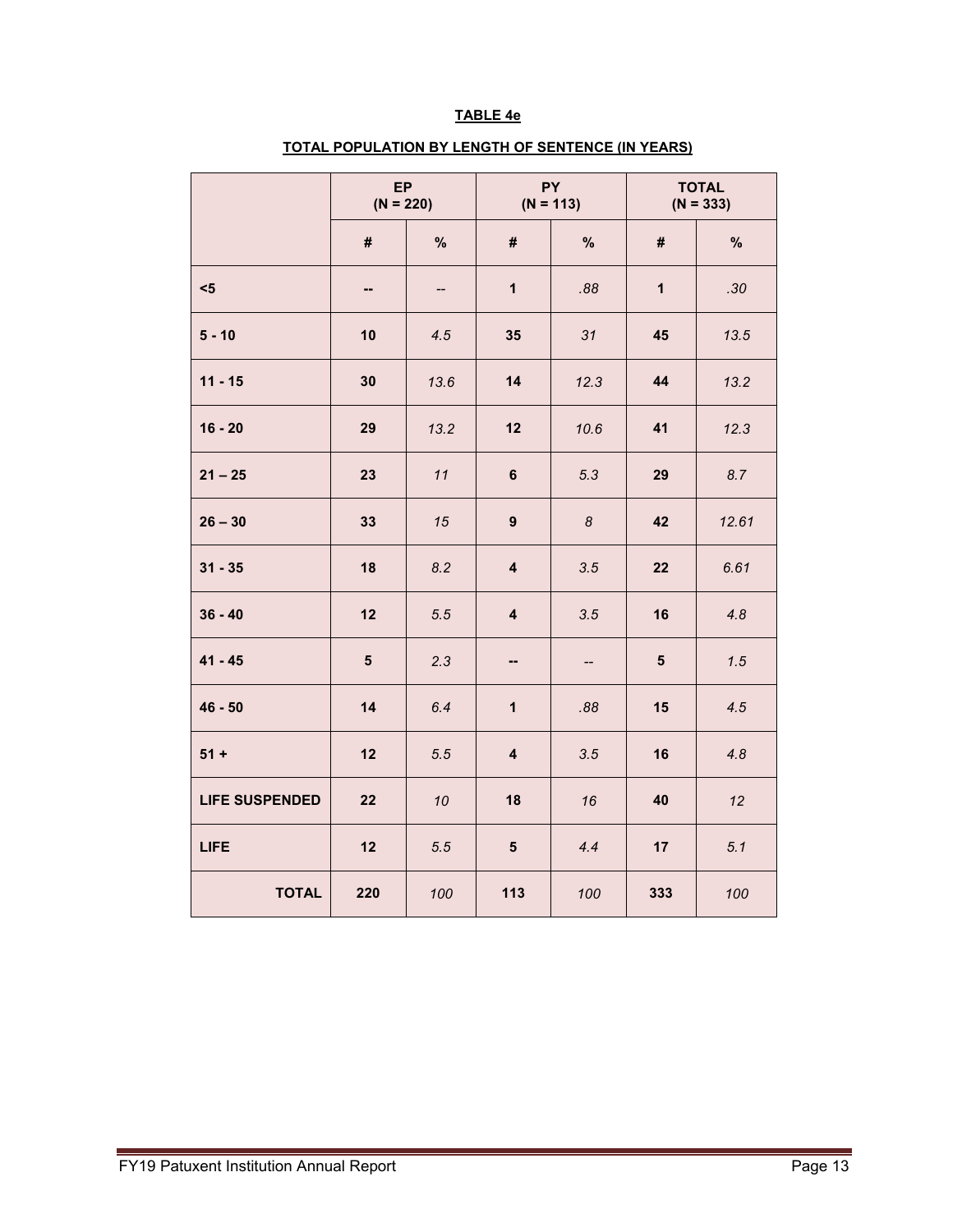#### **TABLE 4f**

#### **TOTAL POPULATION BY PLACE OF CONVICTION**

|                         | EP<br>$(N = 220)$        |                   | $(N = 113)$              | <b>PY</b>         | <b>TOTAL</b><br>$(N = 333)$ |      |  |
|-------------------------|--------------------------|-------------------|--------------------------|-------------------|-----------------------------|------|--|
|                         | #                        | %                 | #                        | $\%$              | #                           | %    |  |
| <b>ALLEGANY</b>         | --                       | --                | --                       | --                | --                          | --   |  |
| <b>ANNE ARUNDEL</b>     | 16                       | 7.1               | 11                       | 9.7               | 27                          | 8.1  |  |
| <b>BALTIMORE CITY</b>   | 49                       | 22.3              | 17                       | 15                | 66                          | 19.8 |  |
| <b>BALTIMORE COUNTY</b> | 37                       | 16.8              | 25                       | 22.1              | 62                          | 18.6 |  |
| <b>CALVERT</b>          | $\overline{2}$           | .90               | 4                        | 3.5               | 6                           | 1.8  |  |
| <b>CAROLINE</b>         | $\mathbf{1}$             | .50               | 2 <sup>2</sup>           | 1.7               | 3                           | .90  |  |
| <b>CARROLL</b>          | $\mathbf{3}$             | 1.4               | --                       | --                | 3                           | .90  |  |
| <b>CECIL</b>            | 5                        | 2.3               | --                       | --                | 5                           | 1.6  |  |
| <b>CHARLES</b>          | 10                       | 4.5               | 6                        | 5.3               | 16                          | 4.8  |  |
| <b>DORCHESTER</b>       | $\overline{2}$           | .90               | $\mathbf{1}$             | .88               | 3                           | .90  |  |
| <b>FREDERICK</b>        | $\overline{\mathbf{4}}$  | 1.8               | 4                        | 3.5               | 8                           | 2.4  |  |
| <b>HARFORD</b>          | 17                       | 7.72              | 4                        | 3.5               | 21                          | 6.3  |  |
| <b>HOWARD</b>           | 10                       | 4.5               | $\mathbf{1}$             | .88               | 11                          | 3.3  |  |
| <b>KENT</b>             | --                       | --                | --                       | --                | --                          | --   |  |
| <b>MONTGOMERY</b>       | 15                       | 6.8               | 8                        | 7.1               | 23                          | 6.9  |  |
| <b>PRINCE GEORGE'S</b>  | 21                       | 9.5               | 23                       | 20.4              | 44                          | 13.2 |  |
| <b>QUEEN ANNE'S</b>     | $\overline{\phantom{a}}$ | $\qquad \qquad -$ | $\overline{\phantom{a}}$ | $\qquad \qquad -$ | --                          | --   |  |
| <b>SOMERSET</b>         |                          |                   |                          |                   |                             |      |  |
| <b>ST. MARY'S</b>       | 16                       | 7.3               | $\mathbf{2}$             | 1.77              | 18                          | 5.4  |  |
| <b>WASHINGTON</b>       | $5\phantom{.0}$          | 2.3               | --                       | --                | ${\bf 5}$                   | 1.5  |  |
| <b>WICOMICO</b>         | $\bf 6$                  | 2.7               | 5                        | 44                | 11                          | 3.3  |  |
| <b>WORCHESTER</b>       | $\mathbf{1}$             | .50               | ۰.                       | --                | $\mathbf{1}$                | .30  |  |
| <b>TOTAL</b>            | 220                      | 100               | 113                      | 100               | 333                         | 100  |  |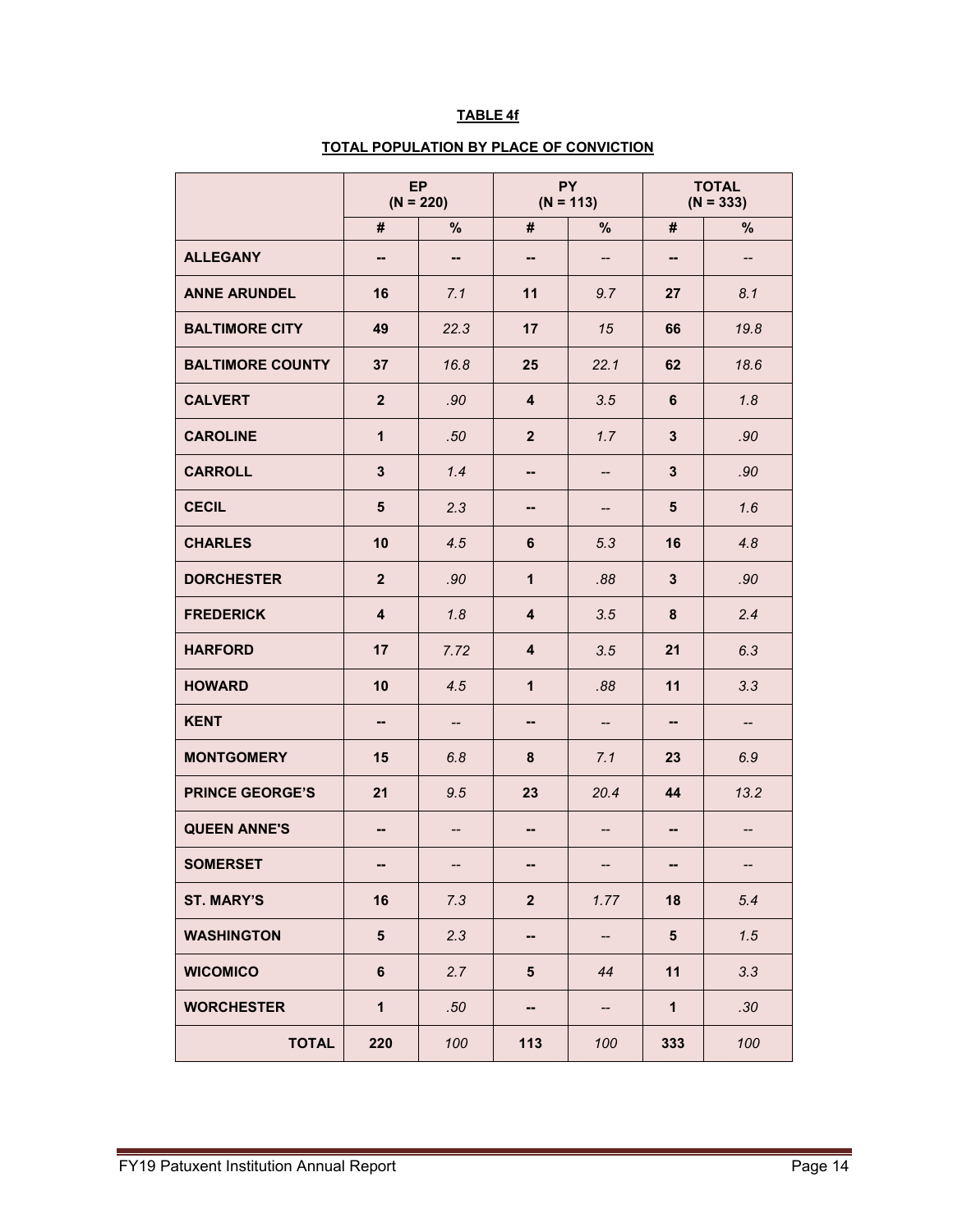## <span id="page-17-0"></span>*4.4 Total Population Reasons for Discharge*

Table 4g below details the reasons that offenders in the legislatively-mandated programs were discharged during this fiscal year.

#### **TABLE 4g**

### **REASONS FOR DISCHARGE**

|                                                                                 | <b>EP</b>    | <b>PY</b> | <b>TOTAL</b> |
|---------------------------------------------------------------------------------|--------------|-----------|--------------|
| <b>EVALUATION PHASE - FOUND INELIGIBLE</b>                                      | 34           | 28        | 62           |
| <b>EVALUATION PHASE - OFFENDER OPTED OUT</b>                                    | 25           |           | 25           |
| <b>EVALUATION PHASE - DISCHARGED BY DIRECTOR</b>                                |              | 1         | 1            |
| <b>TREATMENT PHASE - DISCHARGED BY DIRECTOR</b>                                 |              | 25        | 25           |
| <b>TREATMENT PHASE - DISCHARGED BY IBOR WITH</b><br>"CERTIFICATE OF COMPLETION" | 8            | 1         | 9            |
| <b>TREATMENT PHASE - DISCHARGED BY IBOR</b><br>(FOUND INELIGIBLE)               | 8            | 3         | 11           |
| <b>TREATMENT PHASE - OFFENDER OPTED OUT</b>                                     | 21           |           | 21           |
| <b>COURT RELEASE</b>                                                            | $\mathbf{2}$ | 1         | 3            |
| TOTAL                                                                           | 98           | 59        | 157          |

### <span id="page-17-1"></span>*4.5 Parolee Population Data*

The number of total offenders on Community Parole status via the legislatively-mandated programs during this fiscal year is noted in Table 4h.

#### **TABLE 4h**

#### **COMMUNITY PAROLE STATUS**

|                             | FP | PY | <b>TOTAL</b> |
|-----------------------------|----|----|--------------|
| <b>ACTIVE PAROLE STATUS</b> | 19 |    | n-,          |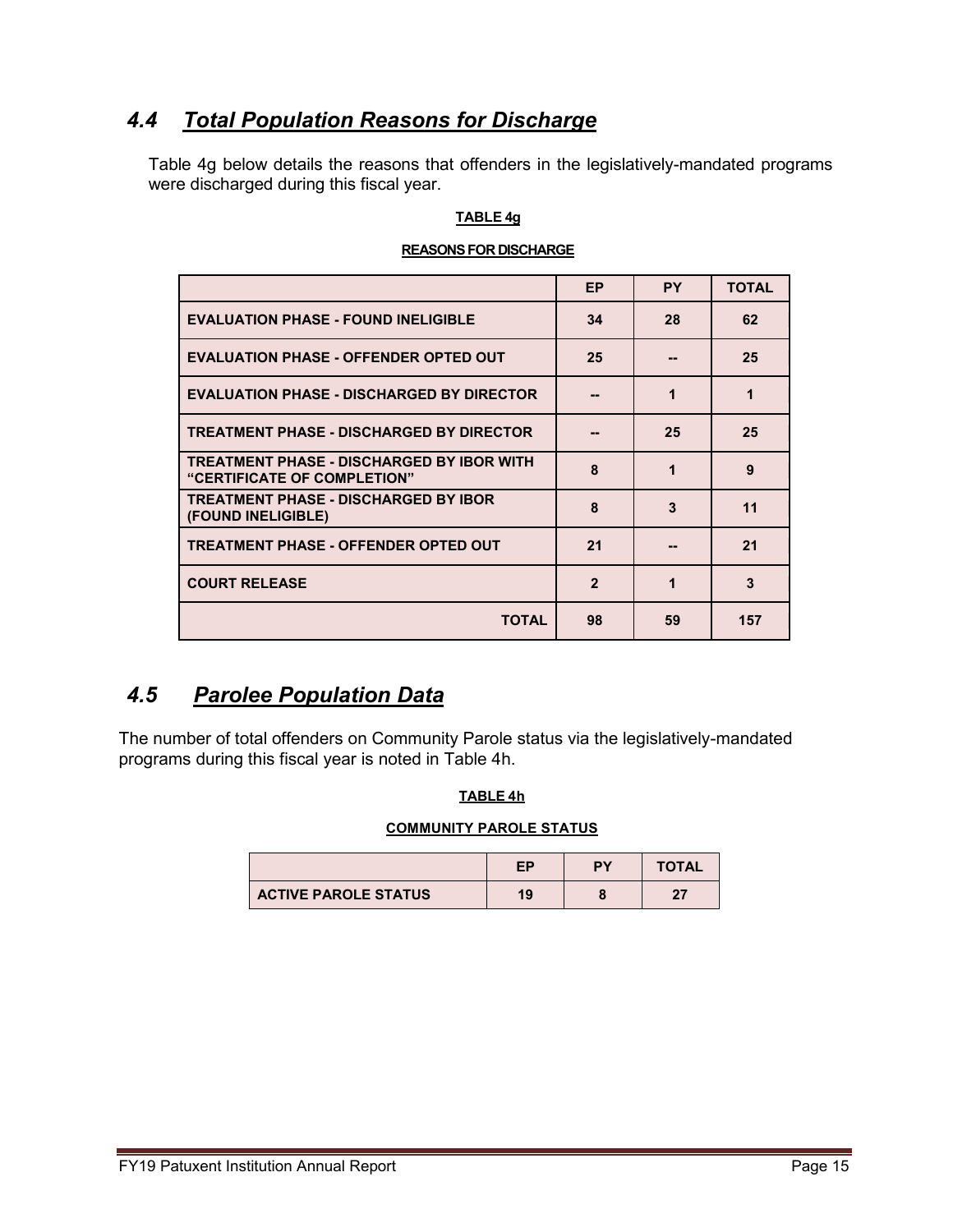# <span id="page-18-0"></span>**CHAPTER V LEGISLATIVELY-MANDATED PROGRAMS: IBOR DATA**

### <span id="page-18-1"></span>*5.1 Number of IBOR Hearings*

As mentioned in 1.4 above, the IBOR annually reviews the progress of each offender in the legislatively-mandated EP and PY Programs in order to determine if the offender should remain eligible for treatment services. Such a hearing is termed an "Annual Review." In contrast, a "Special Request" hearing is an additional hearing in which the IBOR considers the offender's case for a special reason (e.g., conditional release status, discharge from the program prior to completion, etc.). Table 5a below summarizes the number of IBOR hearings held during this fiscal year.

#### **TABLE 5a**

#### **NUMBER OF IBOR HEARINGS**

| <b>ANNUAL REVIEW</b>   | 199 |
|------------------------|-----|
| <b>SPECIAL REQUEST</b> | 13  |
| <b>TOTAL</b>           | 212 |

### <span id="page-18-2"></span>*5.2 Conditional Release Data*

Table 5b below outlines the IBOR's decisions related to conditional release during this fiscal year.

#### **TABLE 5b**

#### **CONDITIONAL RELEASE DECISIONS OF IBOR**

<span id="page-18-3"></span>

|                                                         | <b>EP</b> | <b>PY</b> | <b>TOTAL</b> |
|---------------------------------------------------------|-----------|-----------|--------------|
| <b>GRANT WORK RELEASE WITH DELAYED</b><br><b>PAROLE</b> |           |           |              |
| <b>DENY WORK RELEASE WITH DELAYED PAROLE</b>            |           |           |              |
| <b>REVOKE WORK RELEASE</b>                              |           |           |              |
| <b>REVOKE PAROLE</b>                                    |           |           |              |
| <b>TOTAL</b>                                            |           |           |              |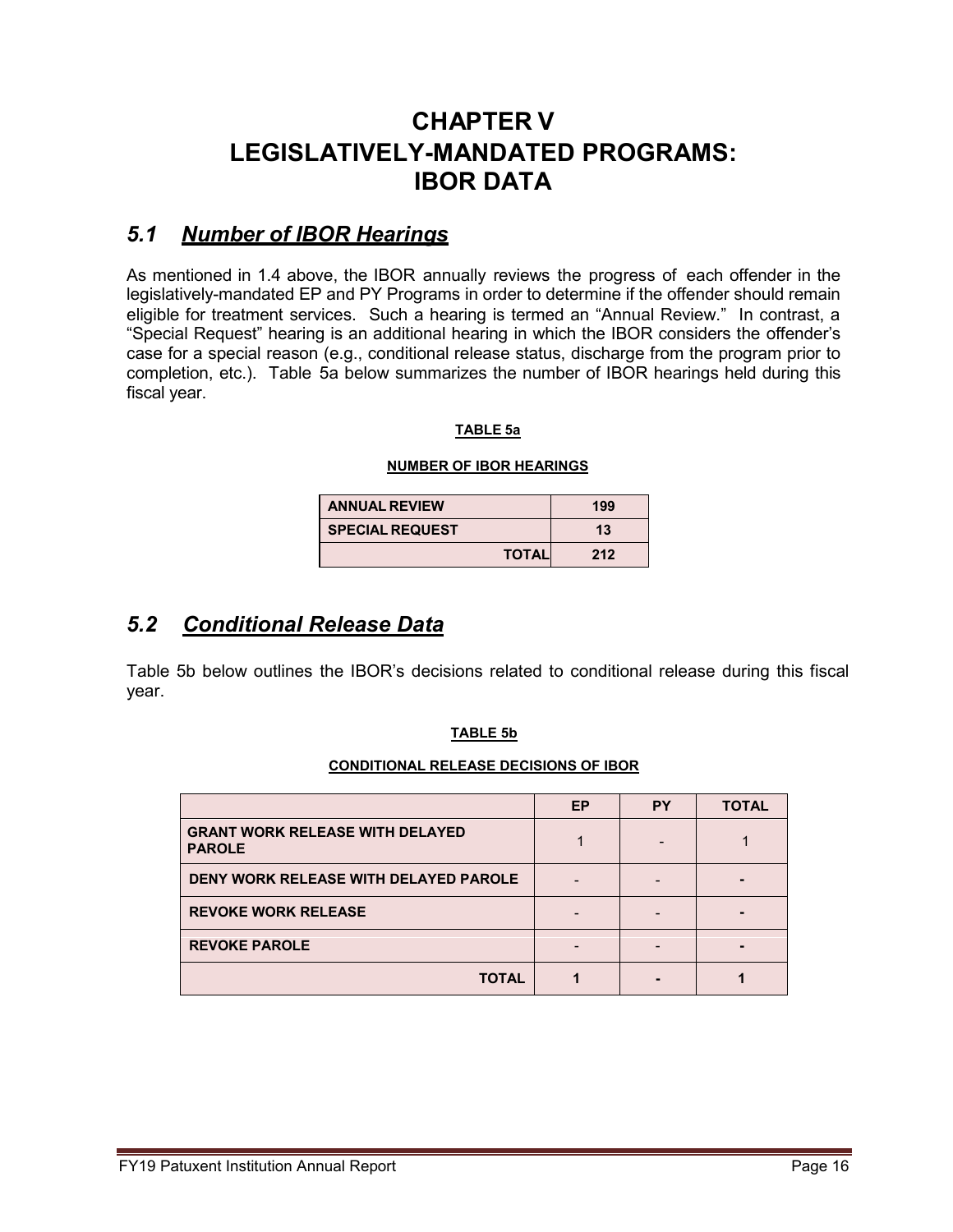# **CHAPTER VI OPERATING COSTS AND STAFFING**

## <span id="page-19-0"></span>*6.1 Operating Costs*

Table 6a details the most recent appropriated budget for this fiscal year as well as the actual expenditures for the prior fiscal year. In addition, Table 6a provides the per capita costs by fiscal year.

#### **TABLE 6a**

#### **BUDGET**

|                                                | <b>FY19 APPROPRIATION</b><br><b>BUDGET</b> | <b>FY18 ACTUAL</b><br><b>BUDGET</b> |
|------------------------------------------------|--------------------------------------------|-------------------------------------|
| <b>SALARIES, WAGES AND FRINGE BENEFITS</b>     | \$38,223,450                               | \$37,349,883                        |
| <b>TECHNICAL AND SPECIAL FEES</b>              | \$116,530                                  | \$101,429                           |
| <b>COMMUNICATIONS</b>                          | \$120,847                                  | \$95,888                            |
| <b>TRAVEL</b>                                  | \$200                                      | \$2,000                             |
| <b>FUEL AND UTILITIES</b>                      | \$1,601,390                                | \$1,493,467                         |
| <b>MOTOR VEHICLE OPERATION AND MAINTENANCE</b> | \$121,963                                  | \$11,993                            |
| <b>CONTRACTUAL SERVICES</b>                    | \$10,140,355                               | \$8,067,682                         |
| <b>SUPPLIES AND MATERIALS</b>                  | \$2,378,207                                | \$2,513,202                         |
| <b>EQUIPMENT - REPLACEMENT</b>                 | \$19,255                                   | \$204,813                           |
| <b>EQUIPMENT - ADDITIONAL</b>                  | \$0                                        | \$145,380                           |
| <b>GRANTS, SUBSIDIES AND CONTRIBUTIONS</b>     | \$251,800                                  | \$217,667                           |
| <b>FIXED CHARGES</b>                           | \$98,353                                   | \$60,932                            |
| <b>TOTAL BUDGET</b>                            | \$53,074,150                               | \$50,989,005                        |
| <b>TOTAL PER CAPITA COST*</b>                  | $$48,781*$                                 | \$51,296**                          |

\* Based on the ADP of 1,088 for FY19.

\*\* Based on the ADP of 994 for FY18.